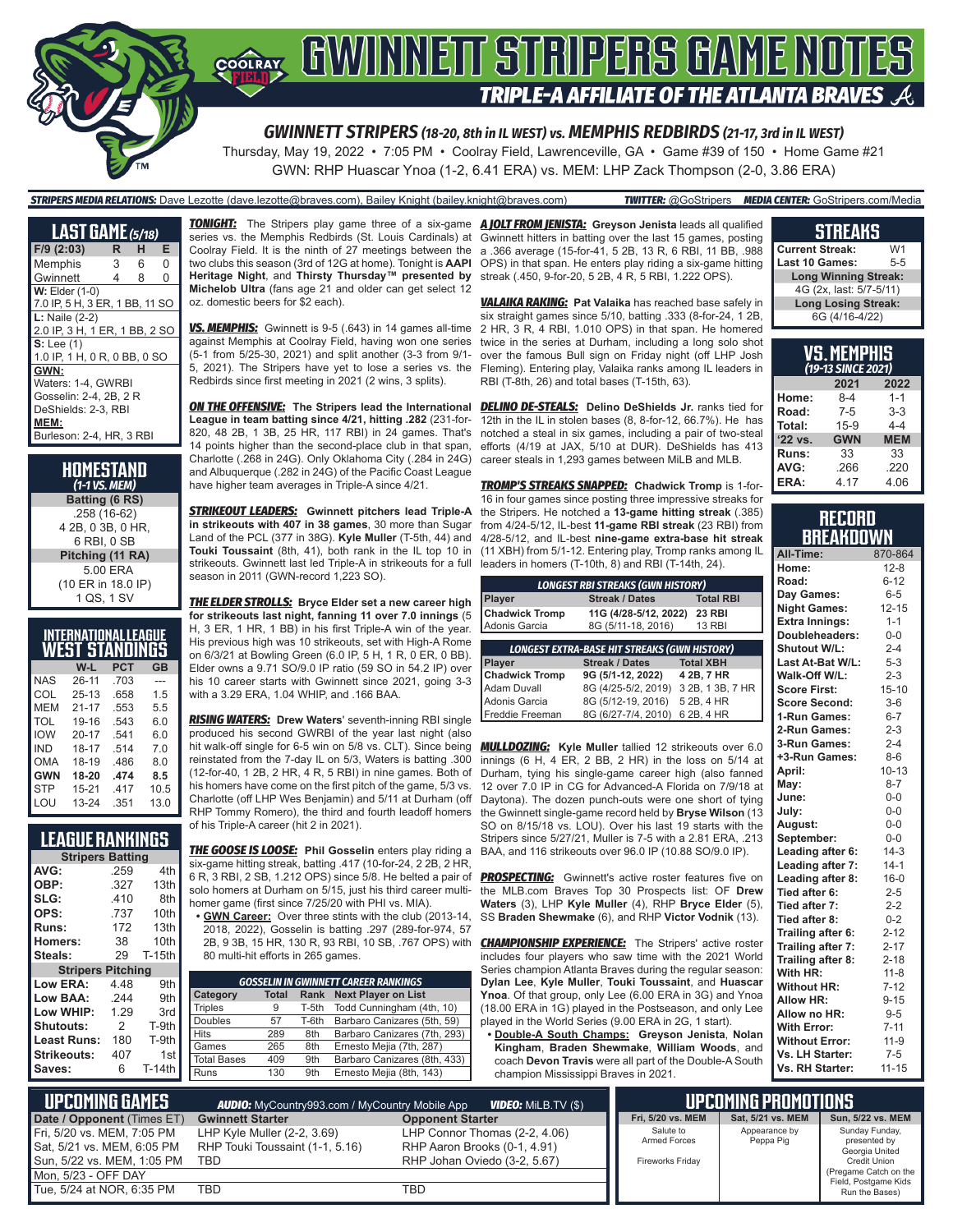



### *THURSDAY, MAY 19, 2022 VS. MEMPHIS*

| <b>MANAGER MATT TUIASOSOPO</b>                                                                                                                                                                                                                                                                                                                                                                                                                                                                                                                                                                                                                                                                                                                                                                                                                                                                                                                                                                                                                                                                                                                                                                                                                                                                                                                                                                                                                                                                                                                                                                                                                                                                                                                                                                                                                                                                                                                                                                       | VS.2022 OPPONENTS                                                                                                                                                                                                                                                                                                                                                                                                                                                                                                                                                                                                                                                                                                                                                                                                                                             |
|------------------------------------------------------------------------------------------------------------------------------------------------------------------------------------------------------------------------------------------------------------------------------------------------------------------------------------------------------------------------------------------------------------------------------------------------------------------------------------------------------------------------------------------------------------------------------------------------------------------------------------------------------------------------------------------------------------------------------------------------------------------------------------------------------------------------------------------------------------------------------------------------------------------------------------------------------------------------------------------------------------------------------------------------------------------------------------------------------------------------------------------------------------------------------------------------------------------------------------------------------------------------------------------------------------------------------------------------------------------------------------------------------------------------------------------------------------------------------------------------------------------------------------------------------------------------------------------------------------------------------------------------------------------------------------------------------------------------------------------------------------------------------------------------------------------------------------------------------------------------------------------------------------------------------------------------------------------------------------------------------|---------------------------------------------------------------------------------------------------------------------------------------------------------------------------------------------------------------------------------------------------------------------------------------------------------------------------------------------------------------------------------------------------------------------------------------------------------------------------------------------------------------------------------------------------------------------------------------------------------------------------------------------------------------------------------------------------------------------------------------------------------------------------------------------------------------------------------------------------------------|
| Matt Tuiasosopo is in his second season as the manager of the Stripers in 2022<br>He was named the seventh manager in Gwinnett history on 3/30/21, making him<br>the first former Gwinnett player to manage the club (played OF/1B from 2016-17)<br>In 2021, he guided the Stripers to a 71-58 record (3rd in Triple-A East Southeast<br>Division)  On 5/4/21 at Charlotte, he became the youngest manager in Gwinnett<br>history (34 years, 11 months, 25 days)  From 7/8/21-9/21/21, his Stripers owned<br>the best record in Triple-A Baseball (45-19, .703)  Began his managerial career<br>with Class-A Rome in 2019, earning Atlanta's Bobby Cox Award for Minor League<br>Manager of the Year  Coached at the Braves' Alternate Training Site in 2020.                                                                                                                                                                                                                                                                                                                                                                                                                                                                                                                                                                                                                                                                                                                                                                                                                                                                                                                                                                                                                                                                                                                                                                                                                                        | Home<br>Road<br><b>Total</b><br>Home<br><b>Total</b><br>Road<br><b>IND</b><br>$0-0$<br>$0-0$<br><b>BUF</b><br>$0-0$<br>$0-0$<br>$0-0$<br>$0-0$<br>LOU<br><b>CLT</b><br>$0-0$<br>$0-0$<br>$0 - 0$<br>$4 - 2$<br>$4 - 2$<br>$0-0$<br><b>MEM</b><br>$1 - 1$<br>$3 - 3$<br>$4 - 4$<br><b>DUR</b><br>$0 - 0$<br>$2 - 4$<br>$2 - 4$<br><b>NAS</b><br>$2 - 4$<br>$0-0$<br><b>JAX</b><br>$2 - 4$<br>$0-0$<br>$1 - 5$<br>$1 - 5$<br>LHV<br>$0 - 0$<br>$0 - 0$<br>$0-0$<br><b>NOR</b><br>$5 - 1$<br>$0-0$<br>$5 - 1$<br><b>WEST</b><br>$3 - 5$<br>$3 - 3$<br>$12 - 12$<br>$6-8$<br><b>EAST</b><br>$9 - 3$<br>$3-9$                                                                                                                                                                                                                                                      |
| Tuiasosopo's Managerial Career<br>W-L<br><b>PCT</b><br><b>Playoffs</b><br>Games<br>With Gwinnett (2 Seasons):<br>89-78<br>.533<br>167<br>0<br>MiLB Career (3 Seasons):<br>306<br>154-152<br>.503<br>0                                                                                                                                                                                                                                                                                                                                                                                                                                                                                                                                                                                                                                                                                                                                                                                                                                                                                                                                                                                                                                                                                                                                                                                                                                                                                                                                                                                                                                                                                                                                                                                                                                                                                                                                                                                                |                                                                                                                                                                                                                                                                                                                                                                                                                                                                                                                                                                                                                                                                                                                                                                                                                                                               |
| <b>EJECTIONS (4)</b><br>Player/Coach<br>Date/Inning<br><b>Umpire</b><br><b>MGR Matt Tuiasosopo</b><br>4/23 at JAX / 6th Inning<br><b>HP Matt Brown</b><br><b>LF Phil Gosselin</b><br>5/7 vs. CLT / 2nd Inning<br><b>HP Takahito Matsuda</b><br><b>MGR Matt Tuiasosopo</b><br>5/7 vs. CLT / 2nd Inning<br>HP Takahito Matsuda<br>RF Greyson Jenista<br>5/13 at DUR / 9th Inning<br>HP Jacob Metz<br><b>TEAM DEFENSE (5TH IN INTERNATIONAL LEAGUE)</b>                                                                                                                                                                                                                                                                                                                                                                                                                                                                                                                                                                                                                                                                                                                                                                                                                                                                                                                                                                                                                                                                                                                                                                                                                                                                                                                                                                                                                                                                                                                                                 | <b>LAST AT-BAT WINS (5)</b><br>The Stripers are 5-3 (.625) in games decided in the last at-bat in 2022.<br>Date/Opponent<br><b>Score</b><br>Game-Winning Play (*=Walk-Off)<br>4/15 vs. Nashville<br>$2-1$ (8th)<br>Contreras 2-out RBI double<br>4/23 at Jacksonville<br>10-8 (10th)<br>Shewmake scored on error (C Quintana, throwing)<br>4/26 vs. Norfolk<br>7-6 (9th)<br>Valaika 1-out sacrifice fly*<br>5/5 vs. Charlotte<br>$3-2(8th)$<br>Tromp 2-out RBI double<br>5/8 vs. Charlotte<br>$6-5$ (9th)<br>Waters 2-out RBI single*                                                                                                                                                                                                                                                                                                                         |
| <b>PCT</b><br>G<br><b>TC</b><br>PO<br>$\mathsf{A}$<br>E.<br><b>DP</b><br><b>TP</b><br>335<br>.983<br>38<br>1360<br>1002<br>23<br>30<br>0<br>W-L<br><b>SHO</b><br><b>Catchers</b><br><b>SB</b><br><b>CS</b><br><b>PCT</b><br>PB<br>ER<br>INN.<br><b>ERA</b><br><b>ATT</b><br>9<br>$\mathbf{1}$<br>10<br>.100<br>$\overline{c}$<br>34<br>69.0<br>$3-5$<br>$\mathbf{1}$<br>Casteel, Ryan<br>4.43<br>2<br>$\mathbf 0$<br>Contreras, William<br>$\mathbf{1}$<br>15<br>.067<br>38<br>71.0<br>4.82<br>$4 - 4$<br>14<br>$\mathsf 0$<br>$\pmb{0}$<br>De Hoyos, Victor<br>$\mathbf 0$<br>0<br>$\mathbf 0$<br>$\mathbf 0$<br>0.0<br>$0-0$<br>$\sim$<br>$\sim$<br>3<br>Tromp, Chadwick<br>22<br>25<br>$\mathbf{1}$<br>94<br>4.38<br>$\mathbf{1}$<br>.120<br>193.1<br>$11 - 11$<br>45<br>5<br>50<br>5<br>$\overline{2}$<br>.100<br>166<br>333.1<br>4.48<br>18-20<br>Total:<br><b>Outfield Assists (8):</b><br>Dean (5), H. Perez (1), Tucker (1), Waters (1)<br>Muller (3), Kingham (2)<br>Pitcher Pickoffs (5):<br><b>Catcher Pickoffs (0):</b>                                                                                                                                                                                                                                                                                                                                                                                                                                                                                                                                                                                                                                                                                                                                                                                                                                                                                                                                                                  | <b>GWINNETT PLAYERS USED (40 IN 2022)</b><br>Pitchers (21)<br>Position (19)<br>Winans, Allan<br>Alaniz, R.J.<br>Acuña Jr., Ronald<br>Waters, Drew<br>Brach, Brad<br>Woods, William<br>Casteel, Ryan<br>Brennan, Brandon<br>Ynoa, Huascar<br>Contreras, William<br>Burrows, Thomas<br>Dean, Justin<br>Cruz, Jesus<br>Demeritte, Travis<br>Davidson, Tucker<br>DeShields, Delino<br>De La Cruz, Jasseel<br>Dickerson, Alex<br>Elder, Bryce<br>Goins, Ryan<br>Elledge, Seth<br>Gonzalez, Yariel<br>Johnstone, Connor<br>Gosselin, Phil<br>Kingham, Nolan<br>Jenista, Greyson                                                                                                                                                                                                                                                                                     |
| <b>STARTS</b><br><b>By Batting Order</b><br>Gosselin (12), DeShields (10), Waters (9), Acuña Jr. (6), H. Perez (1)<br>1:<br>2:<br>Shewmake (19), Gosselin (8), Tucker (5), Valaika (4), Goins (2)<br>3:<br>Demeritte (12), Valaika (9), Tucker (8), Tromp (6), H. Perez (3)<br>Tucker (11), Contreras (6), Nogowski (6), Valaika (6), H. Perez (5), Dickerson (4)<br>4:<br>Valaika (9), Contreras (6), Nogowski (5), Y. Gonzalez (4), Gosselin (4),<br>5:<br>Dickerson (3), H. Perez (2), Tromp (2), Jenista (1), Shewmake (1), Tucker (1)<br>Jenista (8), Shewmake (8), Dickerson (6), Nogowski (6), Tromp (3), Gosselin (2),<br>6:<br>Valaika (2), Casteel (1), Goins (1), Tucker (1)<br>Jenista (11), DeShields (5), Goins (4), Nogowski (4), Tromp (4), Casteel (2),<br>7:<br>Y. Gonzalez (2), Gosselin (2), H. Perez (2), Tucker (1), Valaika (1)<br>Goins (10), Casteel (6), Nogowski (6), Tromp (6), Jenista (5), Y. Gonzalez (3),<br>8:<br>DeShields (1), Pabst (1)<br>Dean (15), DeShields (10), Goins (8), Y. Gonzalez (2), Gosselin (1), Jenista (1),<br>9:<br>Tromp (1)<br><b>By Position</b><br>Tromp (22), Casteel (8), Contreras (8)<br>C:<br>Nogowski (26), Jenista (4), H. Perez (3), Gosselin (2), Valaika (2), Casteel (1)<br>1B:<br>Goins (16), Valaika (14), H. Perez (5), Gosselin (2), Y. Gonzalez (1)<br>2B:<br>Gosselin (16), Y. Gonzalez (9), Valaika (9), H. Perez (3), Goins (1)<br>3B:<br>SS:<br>Shewmake (27), Goins (8), Valaika (3)<br>Tucker (18), DeShields (4), Gosselin (4), Demeritte (3), Dickerson (3), Jenista (3),<br>LF:<br>Contreras (1), Dean (1), Nogowski (1)<br>CF:<br>DeShields (21), Dean (10), Waters (7)<br>Jenista (16), Demeritte (8), Acuña Jr. (4), Dean (4), H. Perez (2), Tucker (2),<br>RF:<br>Contreras (1), Gosselin (1)<br>DH: Dickerson (10), Tucker (7), Gosselin (3), Jenista (3), Valaika (3), Acuña Jr. (2),<br>Contreras (2), Waters (2), DeShields (1), Demeritte (1), Y. Gonzalez (1),<br>Nogowski (1), Pabst (1), Shewmake (1) | Lee, Dylan<br>Nogowski, John<br>Muller, Kyle<br>Pabst. Arden<br>Sittinger, Brandyn<br>Perez. Hernan<br>Stephens, Jackson<br>Shewmake, Braden<br>Tonkin, Michael<br>Tromp, Chadwick<br>Tucker, Preston<br>Toussaint, Touki<br>Valaika, Pat<br>Vincent, Nick<br>Italics = Player no longer in Braves organization<br><b>BASS-LANTA</b><br>10 players have played for both Gwinnett and Atlanta in 2022 (*=MLB debut):<br>Acuña Jr., Ronald (OF)<br>Contreras, William (C)<br>Davidson, Tucker (LHP)<br>Demeritte, Travis (OF)<br>Dickerson, Alex (OF)<br>Elder, Bryce (RHP)*<br>Muller, Kyle (LHP)<br>Stephens, Jackson (RHP)<br>Woods, William (RHP)*<br>Ynoa, Huascar (RHP)<br><b>ATLANTA BRAVES REHAB ASSIGNMENTS (1 IN 2022)</b><br>Player<br>Injury (IL Date)<br><b>Rehab Dates</b><br>Ronald Acuña Jr. (OF)<br>Right ACL Tear (7/11/21)<br>4/19-4/28 (6G) |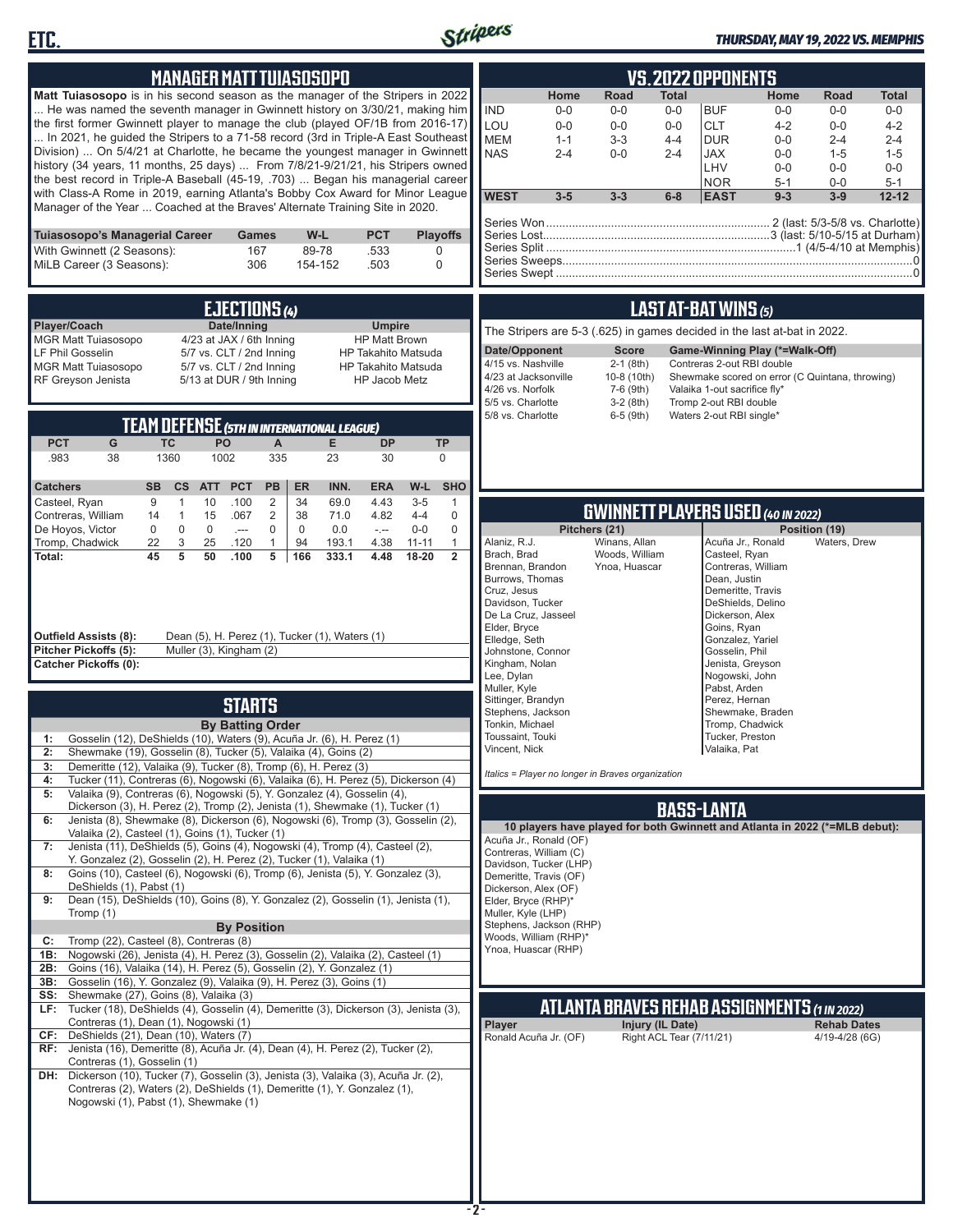### **STARTING PITCHER**



#### *THURSDAY, MAY 19, 2022 VS. MEMPHIS*

# **19****Huascar ynoa**

**ON BRAVES 40-MAN ROSTER**

**B/T:** R/R **BORN:** 5/28/98 in Puerto Plata, D.R. (age 23)<br>**HT:** 6-2 **ACQUIRED:** Via trade with the Minnesota Twi **HT:** 6-2 **ACQUIRED:** Via trade with the Minnesota Twins in exchange for SP Jaime Garcia, C Anthony Recker, and cash on 7/24/17.

*TONIGHT'S START:* **Huascar Ynoa** makes his fifth start for the Stripers and seventh start of the season in game three of a six-game series vs. Memphis.

- **• GWN Career:** Makes his 24th career appearance (21st start) with Gwinnett dating back to his Triple-A debut in 2019 (4-7, 5.45 ERA, .269 BAA).
- **• Triple-A Splits:** In 20 career starts, is 3-7 with a 5.65 ERA and .274 BAA ... In 12 career appearances at Coolray Field (11 starts), is 2-5 with a 5.08 ERA and .242 BAA.

*2022 WITH ATLANTA:* Made the Braves' Opening Day Roster for the second time in his career (also in 2021) ... Served as Atlanta's fifth starter, going 0-2 with a 13.50 ERA (10 ER in 6.2 IP) and .355 BAA over two starts ... Optioned to Gwinnett on 4/19.

*2022 SPRING TRAINING:* Ynoa appeared in two Spring Training games (1 start) for Atlanta, going 1-1 with a 2.35 ERA (5 ER in 7.2 IP) and .258 BAA ... **3/22 at MIN:** Tossed 3.0 scoreless innings (2 H, 0 BB, 0 SO) for the win ... **4/3 vs. BOS:** Made his lone start, taking the loss (4.2 IP, 6 H, 5 R, 2 ER, 2 HR, 0 BB, 3 SO).

*2021 REGULAR SEASON:* In an injury-shortened year with Atlanta, went 4-6 with a 4.05 ERA and .224 BAA in 18 games (17 starts) ... Was on the Braves' Opening Day roster for the first time in his career ... Won four consecutive starts from 4/23-5/9 (4-0, 1.11 ERA, .165 BAA), and drove in more runs (6) than he allowed (4) over that stretch ... Homered in back-to-back games (solo off CHC's Kyle Hendricks on 4/28, grand slam off WSH's Tanner Rainey on 5/4) ... Broke his right hand after departing the game on 5/16 at Milwaukee and was placed on the Injured List on 5/17 ... Transferred to the 60-day IL on 5/31 ... Was 4-2 with a 3.02 ERA in nine games (8 starts) prior to the injury ... Assigned to rehab in August and went 0-1 with an 8.71 ERA in three starts between High-A Rome (1 start) and Triple-A Gwinnett (2 starts) ... Activated on 8/17 and went 0-4 with a 5.05 ERA and .231 BAA in his final nine starts.

*2021 POSTSEASON:* Was on Atlanta's roster for the NLDS vs. Milwaukee and pitched once in relief, Game 4 on 10/12 (1.0 IP, 2 H, 2 ER, 1 HR, 1 BB, 2 SO) ... Allowed a homer to Rowdy Tellez in the Braves' series-clinching 5-4 win.

| <b>YNOA'S 2022 STATS</b> |         |            |       |       |     |           |     |     |            |
|--------------------------|---------|------------|-------|-------|-----|-----------|-----|-----|------------|
| <b>I</b> Team            | W-L     | <b>ERA</b> | G/GS  | ΙP    | ER  | <b>HR</b> | BB  | so  | <b>BAA</b> |
| ATLANTA (MLB)            | $0 - 2$ | 13.50      | 212   | 6.2   | 10  |           | 6   |     | .355       |
| Gwinnett (AAA)           | $1 - 2$ | 641        | 4/4   | 19.2  | 14  |           |     | 21  | .253       |
| MiLB Career:             | 18-37   | 4.54       | 95/86 | 402.2 | 203 | 33        | 186 | 423 | .246       |
| MLB Career:              | 4-8     | 5.22       | 31/24 | 1221  |     | 19        | 45  | 128 | 247        |

| <b>YNOA'S 2022 SPLITS (WITH GWINNETT)</b> |                    |                  |                       |  |  |  |
|-------------------------------------------|--------------------|------------------|-----------------------|--|--|--|
| Home:                                     | 1-1, 5.73 ERA (2G) | Road:            | 10-1, 7.27 ERA (2G)   |  |  |  |
| Day:                                      | 1-0, 3.09 ERA (2G) | Night:           | 0-2, 11.25 ERA (2G)   |  |  |  |
| Starter:                                  | 1-2, 6.41 ERA (4G) | <b>Reliever:</b> | $0-0, - -$ ERA $(0G)$ |  |  |  |
| <b>Vs. LHB:</b>                           | .303 BAA, 3 HR     | Vs. RHB:         | .214 BAA, 1 HR        |  |  |  |

|         | YNOA VS. MEMPHIS |                          |   |           |     |  |    |           |           |  |  |  |
|---------|------------------|--------------------------|---|-----------|-----|--|----|-----------|-----------|--|--|--|
|         | W-L              | <b>FRA</b>               | G | <b>GS</b> | IE  |  | ER | <b>HR</b> | <b>BB</b> |  |  |  |
| 2022:   | ጋ-0              | $\overline{\phantom{a}}$ |   |           |     |  |    |           |           |  |  |  |
| Career: | 0-0              | $\sim$                   |   |           | 0.0 |  |    |           |           |  |  |  |

|             | <b>YNOA'S HIGHS &amp; LOWS</b> |                                     |  |  |  |  |  |  |  |  |  |
|-------------|--------------------------------|-------------------------------------|--|--|--|--|--|--|--|--|--|
|             | <b>Season</b>                  | Career (MiLB and MLB)               |  |  |  |  |  |  |  |  |  |
| IP:         | 6.0 (5/1 vs. NOR)              | 7.0 (5x, last: 5/4/21, ATL at WSH)  |  |  |  |  |  |  |  |  |  |
| lso:        | 7 (5/13 at DUR)                | 11 (2x, last: 7/29/19, GWN vs. DUR) |  |  |  |  |  |  |  |  |  |
| IBB:        | 4 (2x, last: 4/24 at JAX)      | 5 (3x, last: 6/26/19, GWN at CLT)   |  |  |  |  |  |  |  |  |  |
| Н:          | 7 (2x, last: 5/6 vs. CLT)      | 9 (2x, last: 5/16/21, ATL at MIL)   |  |  |  |  |  |  |  |  |  |
| ER:         | 6 (5/6 vs. CLT)                | 9 (8/8/18, FLO vs. PMB)             |  |  |  |  |  |  |  |  |  |
| Low-Hit CG: | None                           | None                                |  |  |  |  |  |  |  |  |  |
| Low-ER CG:  | None                           | None                                |  |  |  |  |  |  |  |  |  |

*YNOA'S CAREER ACCOLADES* None entering 2022.

|             | <b>YNOA'S 2022 STARTS (ALL LEVELS)</b> |            |           |   |   |     |           |     |           |       |                |                   |              |                                           |
|-------------|----------------------------------------|------------|-----------|---|---|-----|-----------|-----|-----------|-------|----------------|-------------------|--------------|-------------------------------------------|
| <b>Team</b> | Date/Opp.                              | Result     | <b>IP</b> | н | R | ER. | <b>HR</b> | BB. | <b>SO</b> | NP-S  | <b>Catcher</b> | Opp. Starter      | <b>Final</b> | <b>Notes</b>                              |
| ATL         | 4/11 vs. WSH                           | 0-1        | 3.0       |   |   |     |           |     |           | 72-41 | Pina           | Josh Rogers       | L. $11-2$    | Fewest MLB pitches since 4/17/21 at CHC.  |
| ATL         | 4/18 at LAD                            | 0-2        | 3.2       |   |   |     |           |     |           | 75-40 | d'Arnaud       | Clavton Kershaw   | $L.7-4$      | Is 0-6, 6.80 ERA in last 10 MLB starts.   |
| <b>GWN</b>  | 4/24 at JAX                            | <b>ND</b>  | 5.2       | 4 |   |     |           |     |           | 82-50 | Tromp          | Max Meyer         | $L.5 - 4$    | Yielded 2-run HR to Joe Dunand.           |
| <b>GWN</b>  | 5/1 vs. NOR                            | W. 1-0     | 6.0       |   |   |     |           |     |           | 89-56 | Tromp          | Grayson Rodriguez | W. 10-2      | First win since 5/9/21 with ATL vs. PHI.  |
| <b>GWN</b>  | 5/6 vs. CLT                            | $L. 1 - 1$ | 5.0       |   |   |     |           |     |           | 90-59 | Tromp          | Davis Martin      | L. 12-2      | Most ER since 9/25/21 with ATL at SD (7). |
| <b>GWN</b>  | 5/13 at DUR                            | . 1-2      |           |   |   |     |           |     |           | 75-45 | Casteel        | Josh Fleming      | $L.6-3$      | Allowed 2-run HR to Josh Lowe.            |

|                     |         |            |           |    |           | <b>STRIPERS STARTING PITCHERS (11 IN 2022)</b> |                            |                                                     |
|---------------------|---------|------------|-----------|----|-----------|------------------------------------------------|----------------------------|-----------------------------------------------------|
| <b>Pitcher</b>      | W-L     | <b>ERA</b> | <b>GS</b> | QS |           | <b>Team W-L Run Support</b>                    | <b>Last Gwinnett Start</b> | <b>Final Line</b>                                   |
| Davidson, Tucker    | $1 - 1$ | 4.44       |           |    | $1 - 4$   | 3.00 RPG (15 Tot.)                             | 5/11 at DUR (W)            | 5.0 IP, 4 H, 1 R, 1 ER, 0 BB, 6 SO, 1 HR (86p/57s)  |
| De La Cruz. Jasseel | $0 - 2$ | 9.72       | 4         |    | $1 - 3$   | 1.75 RPG (7 Tot.)                              | 4/26 vs. NOR (ND)          | 0.2 IP, 2 H, 2 R, 2 ER, 3 BB, 0 SO (34p/15s)        |
| Elder, Bryce        | 1-0     | 5.50       | 3         |    | $2 - 1$   | 4.33 RPG (13 Tot.)                             | 5/18 vs. MEM (W)           | 7.0 IP, 5 H, 3 R, 3 ER, 1 BB, 11 SO, 1 HR (99p/68s) |
| Johnstone, Connor   | $0 - 1$ | 3.38       | 4         |    | $2 - 2$   | 1.00 RPG (4 Tot.)                              | 5/17 vs. MEM (L)           | 2.0 IP, 4 H, 4 R, 3 ER, 1 BB, 0 SO (38p/23s)        |
| Kingham, Nolan      | $0 - 0$ | 0.00       |           |    | $1 - 0$   | 4.00 RPG (4 Tot.)                              | 4/30 vs. NOR (ND)          | 4.0 IP, 1 H, 0 R, 1 BB, 2 SO (42p/26s)              |
| Muller, Kyle        | $2 - 2$ | 3.69       | 6         |    | $3 - 3$   | 2.50 RPG (15 Tot.)                             | 5/14 at DUR (L)            | 6.0 IP, 6 H, 4 R, 4 ER, 2 BB, 12 SO, 2 HR (94p/66s) |
| Stephens, Jackson   | $1 - 0$ | 3.00       |           |    | $1 - 0$   | 4.00 RPG (4 Tot.)                              | 4/7 at MEM (W)             | 6.0 IP, 4 H, 2 R, 2 ER, 0 BB, 7 SO (71p/52s)        |
| Toussaint, Touki    | $1 - 1$ | 5.96       | 6         |    | $5 - 1$   | 4.17 RPG (25 Tot.)                             | 5/15 at DUR (L)            | 3.1 IP, 5 H, 3 R, 3 ER, 3 BB, 3 SO, 2 HR (86p/49s)  |
| Vincent. Nick       | $0 - 0$ | 0.00       |           |    | $1 - 0$   | $0.00$ RPG $(0$ Tot.)                          | 4/15 vs. NAS (ND)          | 2.0 IP, 1 H, 0 R, 1 BB, 4 SO (41p/25s)              |
| Winans, Allan       | $0 - 1$ | 6.55       | 3         |    | $0 - 3$   | 2.67 RPG (8 Tot.)                              | 4/20 at JAX $(L)$          | 2.1 IP, 4 H, 6 R, 6 ER, 2 BB, 3 SO, 2 HR (59p/35s)  |
| Ynoa, Huascar       | $1 - 2$ | 6.41       | 4         |    | $1 - 3$   | 2.25 RPG (9 Tot.)                              | 5/13 at DUR (L)            | 3.0 IP, 5 H, 4 R, 4 ER, 3 BB, 7 SO, 1 HR (75p/45s)  |
| Total:              | 7-10    | 4.99       | 38        |    | $18 - 20$ | 2.74 RPG (104 Tot.)                            |                            |                                                     |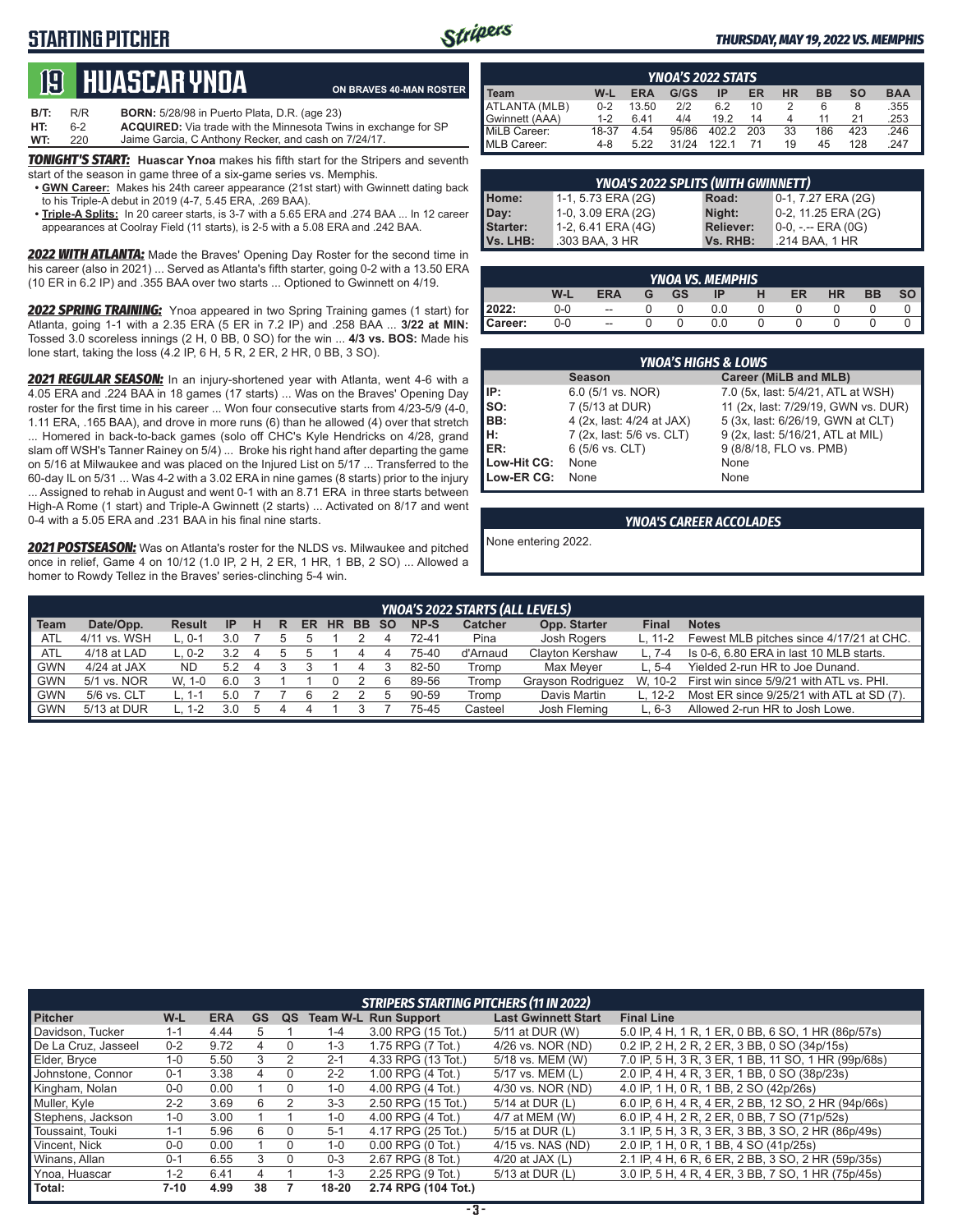### **BULLPEN**



#### *THURSDAY, MAY 19, 2022 VS. MEMPHIS*

|                   | <b>STRIPERS PITCHING BREAKDOWN</b>                        |            |       |                                          |     |           |           |           |            |  |  |
|-------------------|-----------------------------------------------------------|------------|-------|------------------------------------------|-----|-----------|-----------|-----------|------------|--|--|
|                   | W-L                                                       | <b>ERA</b> | IP    | R                                        | ER  | <b>HR</b> | <b>BB</b> | <b>SO</b> | <b>BAA</b> |  |  |
| Starters:         | $7 - 10$                                                  | 4.99       | 166.0 | 100                                      | 92  | 23        | 71        | 188       | .248       |  |  |
| <b>Relievers:</b> | $11 - 10$                                                 | 4.03       | 167.1 | 83                                       | 75  | 20        | 50        | 219       | .241       |  |  |
| Total:            | 18-20                                                     | 4.48       | 333.1 | 183                                      | 166 | 43        | 121       | 407       | 244        |  |  |
|                   | Saves/Opp: 6/11 (54.5%) Holds: 12 IR/Scored: 42/7 (16.7%) |            |       |                                          |     |           |           |           |            |  |  |
|                   | <b>SO/9.0 IP Ratio: 10.99</b>                             |            |       | <b>BB/9.0 IP Ratio: 3.27 CG/SHO: 0/0</b> |     |           |           |           |            |  |  |

### **32 R.J. ALANIZ** *- RHP - 30 YRS - McALLEN, TX*

*RELIEF W/GWN:*1-1, 4.05 ERA in 11G *START W/GWN:*0-0, -.-- ERA in 0G *GF:*5 *HOLDS:*0 *SAVES:*1/1 *IR/SCORED:*3/0 *SCORELESS STREAK:*-1G (2 ER)

- *LAST OUTING:*5/15 at DUR (1.0 IP, 2 H, 2 R, 2 ER, 1 BB, 1 SO, 19p/13s)
- **• 2022: 4/7 at MEM:** Earned a save in his Gwinnett debut (1.0 IP, 0 H, 0 R, 1 SO), finishing off a 5-2 win ... **5/3 vs. CLT:** Notched 50th career MiLB win and 1st with Gwinnett (1.1 IP, 2 H in 11-7 win).
- **• 2021:** Pitched for both Triple-A Louisville (1-3, 3.46 ERA, .286 BAA, 1 SV in 33G) and Cincinnati (0-0, 3.38 ERA, .111 BAA in 3G).
- **• Triple-A Stops:** Prior to joining Gwinnett, has pitched for Toledo (DET) from 2016- 17, Durham (TB) in 2018, Tacoma (SEA) in 2019, and Louisville (CIN) from 2019- 21 ... Was a part of Durham's Governors' Cup championship team in 2018.
- **• MLB Career:** 1-0, 8.35 ERA, .278 BAA, 0 SV in 15G (0 starts) with Seattle (2019) and Cincinnati (2019, 2021).
- **• Acquired:** MiLB FA (3/20/22) ... Originally signed by the Houston Astros as a nondrafted free agent (8/14/09).

### **53 BRAD BRACH** *- RHP - 36 YRS - FREEHOLD, NJ*

*RELIEF W/GWN:*2-0, 3.29 ERA in 11G *START W/GWN:*0-0, -.-- ERA in 0G *GF:*5 *HOLDS:*0 *SAVES:*1/1 *IR/SCORED:*2/0 *SCORELESS STREAK:*-2G (3 ER) *LAST OUTING:*5/15 at DUR (1.0 IP, 0 H, 1 R, 1 ER, 3 BB, 1 SO, 32p/17s)

- **• 2022: 4/12 vs. NAS:** On his 36th birthday, earned 1st save with Gwinnett, closing out 4-3 win (1.0 IP, 3 H, 2 ER, 1 BB) ... **4/23 at JAX:** Pitched scoreless 9th and 10th innings (2.0 IP, 1 H, 0 R, 1 SO) for his 2nd win in 10-8 victory ... **4/15-5/6:** Made 6 consecutive scoreless appearances (8.2 IP, 7 H, 1 BB, 8 SO).
- **• 2021:** In 35G with Cincinnati, was 1-2 with a 6.30 ERA, .254 BAA, and 1 save ... Also logged 8G with Triple-A Louisville (0-0, 0.00 ERA, 0 ER in 8.2 IP, 15 SO).
- **• Triple-A Stops:** Prior to joining Gwinnett, has pitched for Tucson (SD) from 2011- 13, Norfolk (BAL) in 2014, and Louisville (CIN) in 2021.
- **• MLB Career:** 38-29, 3.55 ERA, .232 BAA, 34 SV in 531G (0 starts) with San Diego (2011-13), Baltimore (2014-18), Atlanta (2018), Chicago Cubs (2019), New York Mets (2019-20), and Cincinnati (2021) ... Pitched in the MLB Postseason for Baltimore (2014, 2016) and Atlanta (2018).
- **• Acquired:** MiLB FA (3/19/22) ... Originally the San Diego Padres' 42nd-round pick in 2008 out of Monmouth University (West Long Branch, NJ).

### **57 BRANDON BRENNAN** *- RHP - 30 YRS - MISSION VIEJO, CA*

*RELIEF W/GWN:*0-1, 8.22 ERA in 12G *START W/GWN:*0-0, -.-- ERA in 0G *GF:*0 *HOLDS:*1 *SAVES:*0/0 *IR/SCORED:*2/2 *SCORELESS STREAK:*1G (2.0 IP)

- *LAST OUTING:*5/17 vs. MEM (2.0 IP, 1 H, 0 R, 0 BB, 3 SO, 27p/21s)
- **• 2022: Has struck out 3 batters in 6 of his 12 outings (20 SO in 15.1 IP total)**. **• 2021:** Made 32 relief appearances with Triple-A Worcester (Red Sox), going 1-2
- with a 5.97 ERA, .293 BAA, and 1 save (1-for-4) ... Also made 1 MLB appearance with Boston, tossing 3.0 scoreless IP on 6/12 vs. Toronto.
- **• Triple-A Stops:** Prior to joining Gwinnett, has pitched for Charlotte (CWS) from 2017-18, Tacoma (SEA) in 2019, and Worcester (BOS) in 2021.
- **• MLB Career:** 3-6, 4.21 ERA, .214 BAA, 0 SV in 55G (0 starts) with Seattle (2019- 20) and Boston (2021).
- **• Acquired:** MiLB FA (3/10/22) ... Originally the Chicago White Sox' 4th-round pick in 2012 out of Orange Coast College (Costa Mesa, CA).

### **49 THOMAS BURROWS** *- LHP - 27 YRS - FLORENCE, AL*

*RELIEF W/GWN:*2-1, 3.77 ERA in 12G *START W/GWN:*0-0, -.-- ERA in 0G *GF:*0 *HOLDS:*2 *SAVES:*0/2 *IR/SCORED:*11/1 *SCORELESS STREAK:*2G (3.1 IP)

- *LAST OUTING:*5/17 vs. MEM (2.0 IP, 1 H, 0 R, 2 HB, 0 BB, 2 SO, 29p/17s)
- **• 2022: 4/6 at MEM:** Struck out his lone batter faced (Nolan Gorman), stranding 3 inherited runners and earning his first win of the year ... **4/30 vs. NOR:** Picked up 2nd win, logging 2.0 IP (1 H, 0 R) in combined 6-hit shutout (won 5-0).
- **• GWN Career:** 6-3, 3.58 ERA (39 ER in 98.0 IP), 6 SV in 74G (1 start) since 2019.
- **• 2021:** Spent entire year with Gwinnett, going 3-1 with a 2.64 ERA, .176 BAA, and 0 saves (0-for-1) in 35G (1 start) ... Led team in relief strikeouts (65).
- **• MLB Career:** Has yet to make his Major League debut.
- **• Acquired:** Via trade with Seattle (1/11/17) ... Originally the Seattle Mariners' 4thround pick in 2016 out of the University of Alabama.
- **• Accolades:** Earned Gwinnett's Community Service Award in 2019.

| <b>PITCHING SPLITS</b> |            |           |            | <b>PITCHING BY MONTH</b> |            |           |           |          |            |  |  |  |
|------------------------|------------|-----------|------------|--------------------------|------------|-----------|-----------|----------|------------|--|--|--|
|                        | <b>BAA</b> | <b>HR</b> |            | W-L                      | <b>ERA</b> | <b>HR</b> | <b>BB</b> | SΟ       | <b>BAA</b> |  |  |  |
| Vs. LHB:               | .283       | 21        | April:     | $10 - 13$                | 4.01       | 23        | 77        | 228      | .230       |  |  |  |
| Vs. RHB:               | .212       | 22        | May:       | $8 - 7$                  | 5.21       | 20        | 44        | 179      | .265       |  |  |  |
| <b>Bases Empty:</b>    | .226       | 22        | June:      | $0 - 0$                  |            | 0         | $\Omega$  | 0        |            |  |  |  |
| <b>Runners On:</b>     | .268       | 21        | July:      | $0 - 0$                  | -.--       | 0         |           | O        | ---        |  |  |  |
| <b>RISP:</b>           | .272       | 18        | August:    | $0 - 0$                  | - --       | 0         |           | $\Omega$ |            |  |  |  |
| Loaded:                | .391       |           | September: | $0 - 0$                  |            | 0         | O         | $\Omega$ |            |  |  |  |

### **48 JESUS CRUZ** *- RHP - 27 YRS - SALINAS DE HIDALGO, MEXICO*

*RELIEF W/GWN:*0-0, 2.53 ERA in 9G *START W/GWN:*0-0, -.-- ERA in 0G

*GF:*5 *HOLDS:*1 *SAVES:*0/0 *IR/SCORED:*7/3 *SCORELESS STREAK:*1G (1.0 IP) *LAST OUTING:*5/18 vs. MEM (hold, 1.0 IP, 0 H, 0 R, 0 BB, 1 SO, 16p/10s)

- **• 2022:** Released by St. Louis on 3/30, signed with Atlanta on 4/6 ... **Since joining Gwinnett on 4/15, 6 of his 9G have been scoreless (10.2 IP, 3 ER)**.
- **• 2021:** Logged 37 relief appearances with Triple-A Memphis, going 0-3 with a 3.06 ERA, .223 BAA, and 3 SV (3-for-5) ... Pitched for Aguilas de Mexicali in the Mexican Pacific Winter League (0-1, 2.66 ERA in 21G).
- **• Triple-A Stops:** Prior to joining Gwinnett, pitched for Memphis (STL) in 2019 and 2021 ... Combined to go 6-10 with a 5.42 ERA, .246 BAA, and 3 SV in 100G.
- **• MLB Career:** 0-0, 18.00 ERA, .600 BAA, 0 SV in 1G (0 starts) with St. Louis (2020). **• Acquired:** MiLB FA (4/6/22) ... Originally signed by the St. Louis Cardinals as a
- non-drafted free agent (7/2/17).

### **60 JASSEEL DE LA CRUZ** *- RHP - 24 YRS - HATO MAYOR, D.R.*

| <b>RELIEF W/GWN: 0-0, 4.50 ERA in 3G</b>                                | <b>START W/GWN: 0-2, 9.72 ERA in 4G</b>                                |
|-------------------------------------------------------------------------|------------------------------------------------------------------------|
|                                                                         | GF: 2 HOLDS: 0 SAVES: 0/0 IR/SCORED: 0/0 SCORELESS STREAK: 1G (2.0 IP) |
| <b>LAST OUTING:</b> 5/13 at DUR (2.0 IP, 1 H, 0 R, 1 BB, 2 SO, 32p/18s) |                                                                        |

- **• 2022:** Was on Gwinnett's Opening Night roster for the 2nd straight season ... Opened the year in the rotation (0-2, 9.72 ERA in 4 starts from 4/9-4/26).
- **• GWN Career:** 1-5, 7.21 ERA (55 ER in 68.2 IP), 0 SV in 27G (19 starts) since 2021 **• 2021:** Made his Triple-A debut with the Stripers, going 1-3 with a 7.03 ERA, 1.70
- WHIP, and .278 BAA in 20G (15 starts) ... Was on the 7-day IL from 8/16-9/15. **• MLB Career:** Has yet to debut in the Majors despite recalls in 2020 and 2021.
- **• Acquired:** MiLB FA (3/13/22) ... Originally signed by the Atlanta Braves as a NDFA (6/1/15) ... Non-tendered and elected free agency (11/30/21).
- **• Accolades:** Won FSL Pitcher of the Week award on 5/19/19 after throwing the first no-hitter in Florida Fire Frogs history on 5/18/19 vs. Jupiter (9.0 IP, 2 BB, 4 SO).

### **55 SETH ELLEDGE** *- RHP - 25 YRS - DALLAS, TX*

*RELIEF W/GWN:*1-1, 2.13 ERA in 10G *START W/GWN:*0-0, -.-- ERA in 0G *GF:*1 *HOLDS:*1 *SAVES:*0/0 *IR/SCORED:*2/0 *SCORELESS STREAK:*5G (7.0 IP) *LAST OUTING:*5/15 at DUR (1.0 IP, 1 H, 0 R, 0 BB, 3 SO, 20p/12s)

- **• 2022: Riding 5G scoreless streak since 4/29 (7.0 IP, 2 H, 1 BB, 14 SO, .087 BAA) ... 4/29 vs. NOR:** Earned first win with Gwinnett, tossing 2.0 IP (0 H, 0 R, 0 BB, 4 SO) as part of combined 4-hit shutout in 8-0 victory.
- **• 2021:** Pitched for both Triple-A Memphis (2-2, 6.56 ERA, .299 BAA, 2 SV in 30G) and St. Louis (0-0, 4.63 ERA, .302 BAA, 0 SV in 11G).
- **• Triple-A Stops:** Prior to joining Gwinnett, has pitched for Memphis (STL) from 2019-21 (5-3, 5.66 ERA, .270 BAA, 2 SV in 51G) ... Also appeared for the Redbirds in the 2018 PCL Playoffs (0-0, 0.00 ERA in 1G).
- **• MLB Career:** 1-0, 4.63 ERA, .282 BAA, 0 SV in 23G with St. Louis (2020-21).
- **• Acquired:** MiLB FA (3/30/22) ... Originally the Seattle Mariners' 4th-round pick in 2017 out of Dallas Baptist University (TX).

### **39 NOLAN KINGHAM** *- RHP - 25 YRS - LAS VEGAS, NV*

|       | <b>RELIEF W/GWN: 1-0, 2.76 ERA in 9G</b> | <b>START W/GWN: 0-0, 0.00 ERA in 1G</b>                                  |
|-------|------------------------------------------|--------------------------------------------------------------------------|
| GF: 0 |                                          | <b>HOLDS: 0 SAVES: 0/0 IR/SCORED: 9/0 SCORELESS STREAK: 2G (3.2 IP)</b>  |
|       |                                          | <b>LAST OUTING:</b> $5/15$ at DUR (1.2 IP 0 H, 0 R, 0 BB, 2 SO, 17p/14s) |

- **• 2022: 4/5-4/20:** Opened season with 5 consecutive scoreless outings, totaling 9.1 IP (3 H, 1 BB, 8 SO, .103 BAA) ... **4/30 vs. NOR:** Made spot start, pitching 4.0 innings (1 H, 1 BB, 2 SO) in combined 6-hit shutout (won 5-0) ... **5/10 at DUR:** earned 1st career Triple-A win in 16th outing (2.0 IP, 0 H, 0 R, 3 SO).
- **• GWN Career:** 1-5, 6.89 ERA (38 ER in 49.2 IP), 0 SV in 17G (7 starts) since 2021. **• 2021:** Pitched for both Double-A Mississippi (6-1, 2.08 ERA, .225 BAA, 2 SV in
- 12G) and Gwinnett (0-5, 10.13 ERA, .365 BAA in 7G) ... Named Double-A South Pitcher of the Month for June (3-0, 0.83 ERA, 0.83 WHIP, .193 BAA in 5 starts) ... Served as the M-Braves' closer during the Double-A South Championship Series, going 3-for-3 in save chances (2.1 IP, 1 H, 0 R, 0 BB, 2 SO) ... Got the final 3 outs of Mississippi's 2-1 win over Montgomery in Game 5, clinching the title.
- **• MLB Career:** Has yet to make his Major League debut.
- **• Acquired:** Braves' 12th-round pick in 2018 out of the University of Texas.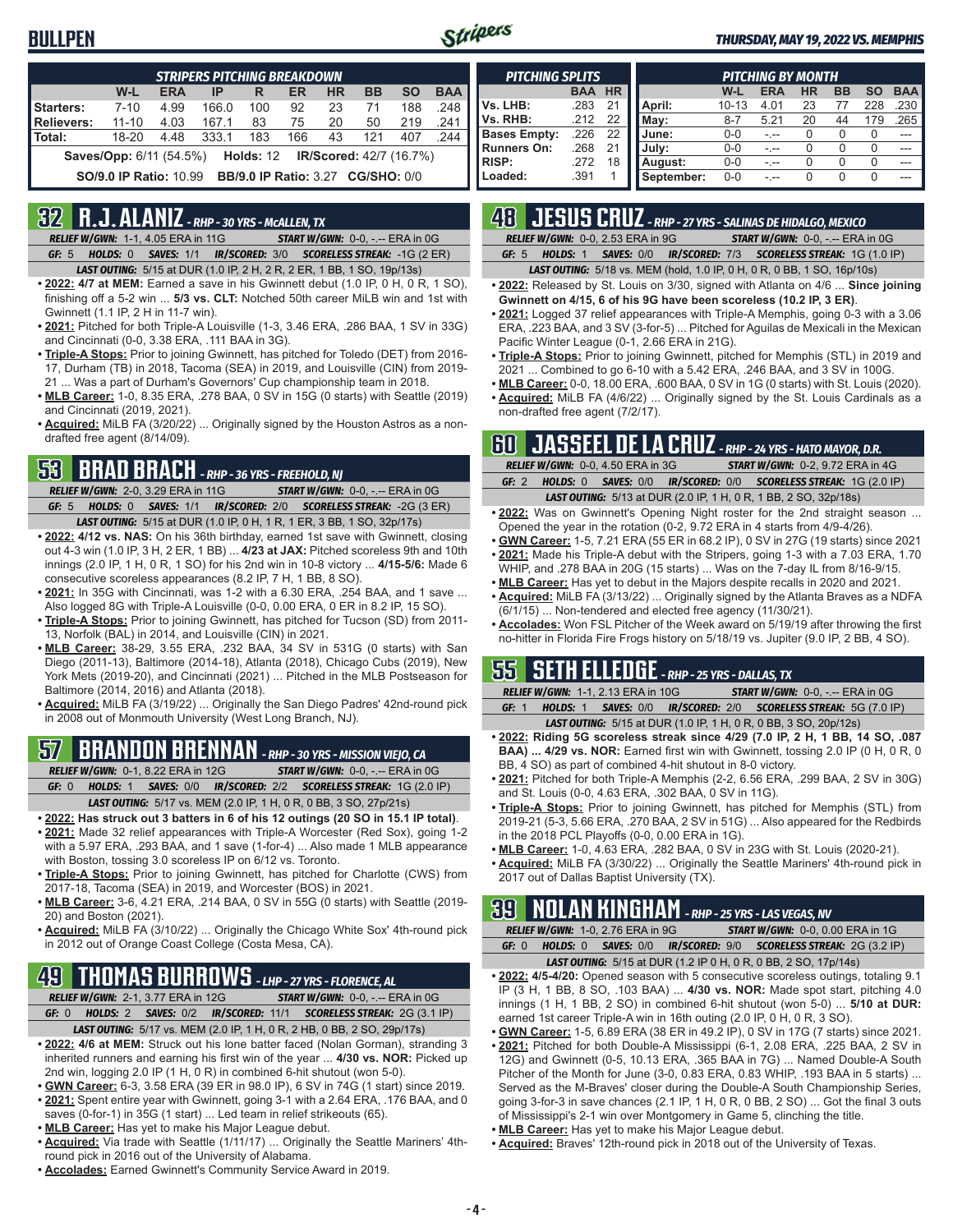### **BULLPEN**

### **58 DYLAN LEE** *- LHP - 27 YRS - DINUBA, CA*

*RELIEF W/GWN:*1-1, 1.84 ERA in 13G *START W/GWN:*0-0, -.-- ERA in 0G *GF:*6 *HOLDS:*1 *SAVES:*1/1 *IR/SCORED:*2/0 *SCORELESS STREAK:*1G (1.0 IP)

- *LAST OUTING:*5/18 vs. MEM (save, 1.0 IP, 1 H, 0 R, 0 BB, 0 SO, 13p/8s) **• 2022:** Recalled by Atlanta on 4/19, did not pitch (optioned on 4/20) ... **5/8 vs. CLT:** Logged 2.0 IP (1 H, 0 R, 4 SO) for 1st win of the year in 6-5 comeback ... **5/18 vs. MEM:** Locked down 1st save of the season (1.0 IP, 1 H, 0 R) in 4-3 win.
- **• GWN Career:** 6-2, 1.61 ERA (11 ER in 61.1 IP), 2 SV in 48G since 2021.
- **• 2021:** Named Stripers' Most Outstanding Reliever (5-1, 1.54 ERA, .176 BAA, 1 SV in 35G) ... Led GWN relievers (min. 30.0 IP) in BAA, ranked 2nd in ERA.
- **• 2021 w/ATL:** Made his MLB debut with the Braves, logging 2G in relief in October (0-0, 9.00 ERA, .333 BAA) ... Also made his MLB Postseason debut (0-0, 6.00 ERA, .286 BAA in 3G, 1 start) ... Started Game 4 of the World Series vs. Houston on 10/30 (ND, 0.1 IP, 1 H, 1 ER, 2 BB, 1 SO), becoming the 1st pitcher in MLB history to make his 1st career start in the World Series.
- **• MLB Career:** 0-0, 9.00 ERA, .333 BAA, 0 SV in 2G (0 starts) with Atlanta (2021). **• Acquired:** MiLB FA (4/15/21) ... Originally the Miami Marlins' 10th-round pick in 2016 out of Fresno State University.

### **56 BRANDYN SITTINGER** *- LHP - 27 YRS - ELYRIA, OH*

- *RELIEF W/GWN:*1-2, 7.98 ERA in 11G *START W/GWN:*0-0, -.-- ERA in 0G *GF:*1 *HOLDS:*1 *SAVES:*0/1 *IR/SCORED:*1/1 *SCORELESS STREAK:*-3G (5 ER)
- *LAST OUTING:*5/17 vs. MEM (2.0 IP, 4 H, 3 ER, 2 HR, 0 BB, 1 SO, 34p/28s) **• 2022: 4/12 vs. NAS:** Earned his 1st win with Gwinnett (2.0 IP, 2 H, 0 R in 4-3 win)
- ...**4/12-4/19:** Had 3 straight 2.0-inning scoreless outings (6.0 IP, 5 H, 2 BB, 7 SO). **• 2021:** Split time between Double-A Amarillo (0-1, 3.94 ERA, .196 BAA, 1 SV in 12G) and Triple-A Reno (1-1, 4.24 ERA, .209 BAA, 4 SV in 23G) of the Arizona organization ... Also made his MLB debut (0-1, 7.71 ERA, .294 BAA, 0 SV in 5G).
- **• Triple-A Stops:** Prior to joining Gwinnett, had only pitched with Reno in 2021.
- **• MLB Career:** 0-1, 7.71 ERA, .294 BAA, 0 SV in 5G (0 starts) with Arizona (2021). **• Acquired:** MiLB FA (2/20/22) ... Originally the Detroit Tigers' 17th-round pick in 2016 out of Ashland University (Ashland, OH).

## **59 MICHAEL TONKIN** *- RHP - 32 YRS - GLENDALE, CA*

*RELIEF W/GWN:*2-0, 3.72 ERA in 10G *START W/GWN:*0-0, -.-- ERA in 0G *GF:*7 *HOLDS:*1 *SAVES:*2/3 *IR/SCORED:*0/0 *SCORELESS STREAK:*-1G (1 ER)

*LAST OUTING:*5/13 at DUR (1.0 IP, 1 H, 1 R, 1 ER, 0 BB, 2 SO, 1 HR, 19p/12s)

- **• 2022: 4/6 at MEM:** In his 1st outing in affiliated MiLB since 2019 (with Triple-A Reno), earned a save in his Stripers debut (1.0 IP, 1 H, 0 R, 1 SO in 5-3 win) ... **4/26 vs. NOR:** Earned 1st win with Gwinnett despite blown save (1.0 IP, 1 H, 1 ER, 1 HR, 2 SO) in 7-6 walk-off victory ... **5/5 vs. CLT:** Struck out all 3 batters faced to get the win in last-at-bat 3-2 triumph.
- **• 2021:** Pitched for the Long Island Ducks of the Atlantic League (2-1, 0.53 ERA, 9 SV in 16G), Tijuana of the Mexican League (2-1, 2.00 ERA in 6G), and Aguilas of the Dominican Winter League (1-0, 0.68 ERA in 13G).
- **• Triple-A Stops:** Before joining Gwinnett, pitched for Rochester (MIN) from 2013- 17, San Antonio (MIL) in 2019, and Reno (ARI) in 2019.
- **• MLB Career:** 3-3, 4.43 ERA, .269 BAA, 0 SV in 141G with Minnesota (2013-17).
- **• Acquired:** MiLB FA (1/11/22) ... Originally the Minnesota Twins' 30th-round pick in 2008 out of Palmdale High School (CA).

### **54 NICK VINCENT** *- RHP - 35 YRS - RAMONA, CA*

- *RELIEF W/GWN:*0-3, 6.35 ERA in 10G *START W/GWN:*0-0, 0.00 ERA in 1G *GF:*4 *HOLDS:*2 *SAVES:*0/1 *IR/SCORED:*2/0 *SCORELESS STREAK:*-2G (2 ER) *LAST OUTING:*5/17 vs. MEM (1.0 IP, 2 H, 1 R, 1 ER, 0 BB, 3 SO, 19p/14s)
- **• 2022: 4/15 vs. NAS:** In his 1st Triple-A start since 2008 with Portland, tossed 2.0 scoreless IP (1 H, 1 BB, 4 SO) in an eventual 2-1 win ... **4/29 vs. NOR:** Struck out 4 over 2.0 hitless innings to finish 4-hit shutout in 8-0 win.
- **• 2021:** Opened the season with the Texas Rangers, pitching for Triple-A Round Rock (0-0, 4.11 ERA, .273 BAA in 15G) ... Released on 6/22 ... Signed by the Minnesota Twins on 6/23 and joined Triple-A St. Paul (3-1, 4.55 ERA, .228 BAA, 6 SV in 24G) ... Had his contract selected on 8/10 and logged 7G for the Twins (1-0, 0.71 ERA, .146 BAA, 0 SV).
- **• Triple-A Stops:** Prior to joining Gwinnett, has pitched for 7 Triple-A teams: Portland (SD, 2008), Tucson (SD, 2012-13), El Paso (SD, 2015), Sacramento (SF, 2019), Lehigh Valley (PHI, 2019), Round Rock (TEX, 2021), and St. Paul (MIN, 2021).
- **• MLB Career:** 23-23, 3.30 ERA, .236 BAA, 7 SV in 412G with San Diego (2012-15), Seattle (2016-18), San Francisco (2019), Philadelphia (2019), Miami (2020), and Minnesota (2021).
- **• Acquired:** MiLB FA (3/16/22) ... Originally the San Diego Padres' 18th-round pick in 2008 out of Cal State Long Beach.

### **33 VICTOR VODNIK** *- RHP - 22 YRS - WHITTIER, CA*

*RELIEF W/GWN:*0-0, -.-- ERA in 0G *START W/GWN:*0-0, -.-- ERA in 0G *GF:*0 *HOLDS:*0 *SAVES:*0/0 *IR/SCORED:*0/0 *SCORELESS STREAK:*0G

- *LAST OUTING:*5/15 with MIS at CHAT (1.0 IP, 1 H, 0 R, 1 BB, 3 SO, 23p/13s) **• Prospecting:** Entering 2022, ranked the Braves' No. 13 prospect (MLB.com).
- **• 2022:** Opened with Double-A Mississippi, logged 7G in relief (0-0, 0.00 ERA, 0 R in 7.0 IP, .167 BAA, 3 BB, 14 SO) ... Transferred to Gwinnett on 5/17 and is set to make his Triple-A debut.
- **• 2021:** Made 11 starts with Mississippi during his Double-A debut (1-4, 5.35 ERA, .252 BAA, 22 BB, 41 SO in 33.2 IP) ... Was on the Injured List twice, from 5/30-7/8 and from 8/16-9/29 (missed Postseason) ... **8/13 vs. BLX:** In his final outing of the year, started and tossed 5.0 hitless innings (1 BB, 9 SO) for his lone win in a 4-1 victory ... After the season, pitched for Peoria of the Arizona Fall League (2-2, 5.70 ERA in 6G, 4 starts) and was named to the "Rising Stars" game.
- **• MLB Career:** Has yet to make his Major League debut.
- **• Acquired:** Braves' 14th-round pick in 2018 out of Rialto High School (CA).

|                |      |                                            |      | <b>BULLPEN USAGE (PITCHES THROWN IN LAST 7 DAYS)</b>  |      |      |      |
|----------------|------|--------------------------------------------|------|-------------------------------------------------------|------|------|------|
| <b>Pitcher</b> | 5/12 | 5/13                                       | 5/14 | 5/15                                                  | 5/16 | 5/17 | 5/18 |
| Alaniz         | 13   |                                            |      | 19                                                    |      |      |      |
| <b>Brach</b>   |      |                                            |      | 32                                                    |      |      |      |
| Brennan        |      | 35                                         |      |                                                       |      | 27   |      |
| <b>Burrows</b> | 30   |                                            |      |                                                       |      | 29   |      |
| Cruz           |      |                                            | 9    |                                                       |      |      | 16   |
| De La Cruz     |      | 32                                         |      |                                                       |      |      |      |
| Elledge        |      |                                            |      | 20                                                    |      |      |      |
| Johnstone      | 37   |                                            |      |                                                       |      | 38   |      |
| Kingham        |      |                                            |      |                                                       |      |      |      |
| Lee            |      |                                            | 24   |                                                       |      |      | 13   |
| Sittinger      |      |                                            |      |                                                       |      | 34   |      |
| Tonkin         |      | 19                                         |      |                                                       |      |      |      |
| Vincent        | 17   |                                            |      |                                                       |      | 19   |      |
| Vodnik         |      | 17 (MIS)                                   |      | 23 (MIS)                                              |      |      |      |
|                |      | <b>BOLD</b> = Pitches thrown in spot start |      | Italics = Pitches thrown for team other than Gwinnett |      |      |      |

|                | <b>SCORELESS INNINGS STREAKS (15-PLUS INNINGS)</b> |              |              |  |  |  |  |  |  |  |  |  |
|----------------|----------------------------------------------------|--------------|--------------|--|--|--|--|--|--|--|--|--|
| <b>Pitcher</b> | Length                                             | <b>Dates</b> | <b>Stats</b> |  |  |  |  |  |  |  |  |  |
|                |                                                    |              |              |  |  |  |  |  |  |  |  |  |
|                |                                                    |              |              |  |  |  |  |  |  |  |  |  |
|                |                                                    |              |              |  |  |  |  |  |  |  |  |  |
|                |                                                    |              |              |  |  |  |  |  |  |  |  |  |
|                |                                                    |              |              |  |  |  |  |  |  |  |  |  |
|                |                                                    |              |              |  |  |  |  |  |  |  |  |  |
|                |                                                    |              |              |  |  |  |  |  |  |  |  |  |

| <b>PITCHER AWARDS &amp; HONORS</b> |                   |              |  |  |  |  |  |  |  |  |
|------------------------------------|-------------------|--------------|--|--|--|--|--|--|--|--|
| <b>Pitcher</b>                     | <b>Award/Date</b> | <b>Stats</b> |  |  |  |  |  |  |  |  |
|                                    |                   |              |  |  |  |  |  |  |  |  |
|                                    |                   |              |  |  |  |  |  |  |  |  |
|                                    |                   |              |  |  |  |  |  |  |  |  |
|                                    |                   |              |  |  |  |  |  |  |  |  |
|                                    |                   |              |  |  |  |  |  |  |  |  |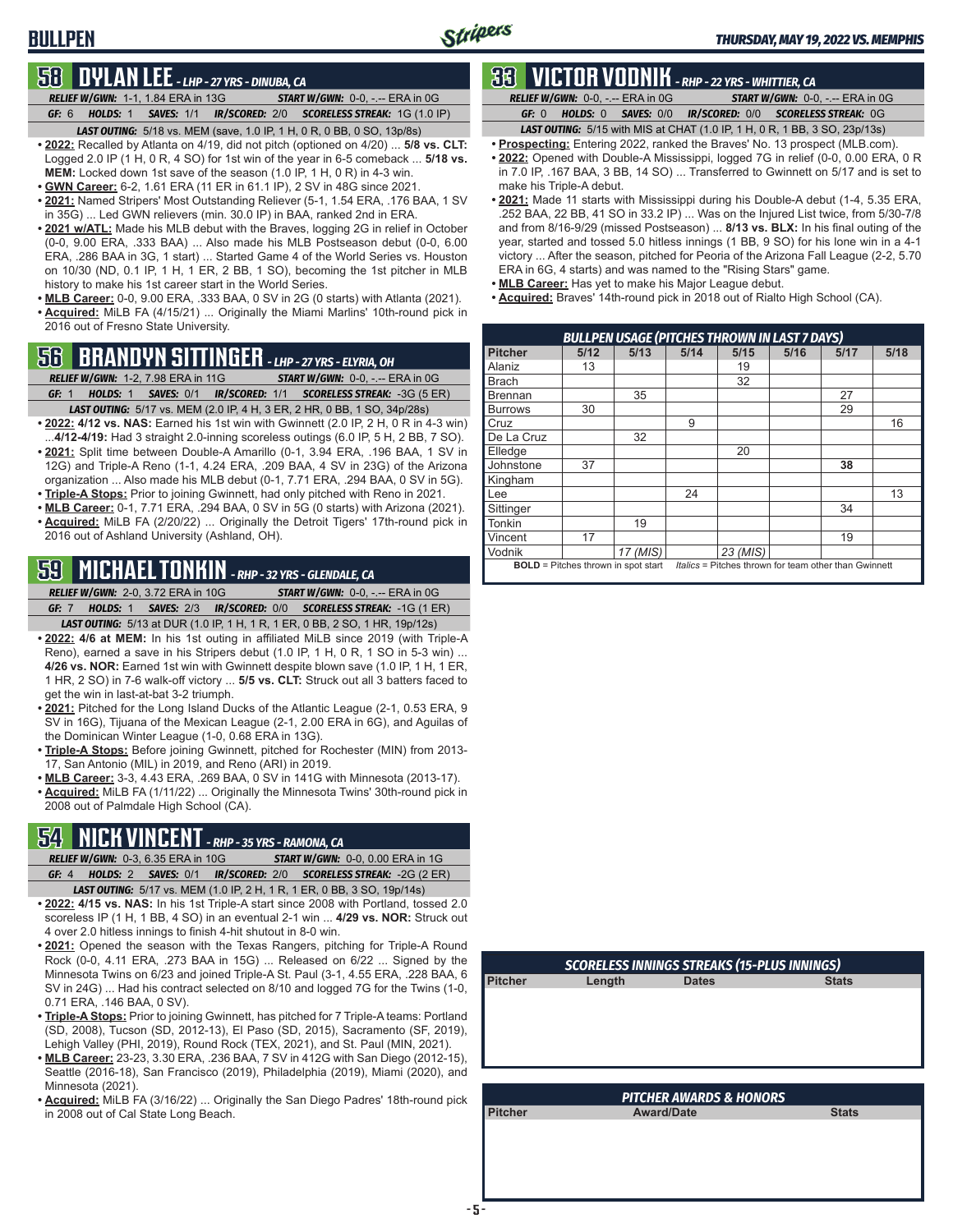#### Stripers **BATTERS** *THURSDAY, MAY 19, 2022 VS. MEMPHIS TOTAL:* .259, 38 HR, .737 OPS *RISP:* .244, 7 HR, .694 OPS *RUNS/INNING: 1 2 3 4 5 6 7 8 9 X TOT Vs. LHP:* .267, 12 HR, .805 OPS *RISP/2O:* .248, 2 HR, .665 OPS **Stripers:** 25 27 33 16 17 9 17 10 16 2 172 *Vs. RHP:* .256, 26 HR, .715 OPS *LOADED:* .333, 0 HR, .786 OPS **Opponents:** 24 11 23 25 26 20 25 15 13 1 183

|                  |                |    |                          |           |                |   |                | <b>HOME RUNS</b> |                     |                                           |                | <b>MULTI-GAMES</b> |           |
|------------------|----------------|----|--------------------------|-----------|----------------|---|----------------|------------------|---------------------|-------------------------------------------|----------------|--------------------|-----------|
| <b>Player</b>    | 1 <sub>R</sub> | 2R | 3R                       | <b>GS</b> | Tot.           |   | Off LH Off RH  | Team W-L         | <b>Career w/GWN</b> | Last HR with Gwinnett (Regular Season)    | <b>Hit</b>     | <b>RBI</b>         | <b>HR</b> |
| Acuña Jr.        |                |    |                          |           |                |   |                | $0 - 0$          | 10 HR               | 4/17/18 vs. SWB, 2R (LH Josh Rogers)      | 3              |                    |           |
| Casteel          | 4              |    | ۰                        |           | 4              | 2 | 2              | $2 - 2$          | <b>12 HR</b>        | 5/7/22 vs. CLT, 1R (LH John Parke)        | $\overline{2}$ |                    | ۰         |
| Contreras        |                |    | ۰                        |           |                |   | -              | $0 - 0$          | 9 HR                | 9/7/21 at COL, 1R (LH Kirk McCarty)       | 4              |                    |           |
| Dean             |                |    |                          |           |                |   |                | $0 - 0$          | $0$ HR              |                                           | 3              | $\overline{2}$     |           |
| De Hoyos         | ۰.             |    |                          |           |                |   |                | $0 - 0$          | 0 HR                |                                           |                |                    | ۰         |
| Demeritte        | ۰.             |    |                          |           | $\overline{2}$ |   | 2              | $0 - 2$          | 43 HR               | 4/14/22 vs. NAS, 2R (RH Jason Alexander)  | 3              | 2                  |           |
| DeShields        | $\blacksquare$ |    | ۰                        |           |                |   |                | $0 - 0$          | 0 HR                |                                           | -              | 2                  |           |
| <b>Dickerson</b> |                |    |                          |           |                |   |                | $1 - 0$          | $1$ HR              | 5/11/22 at DUR, 1R (RH Tommy Romero)      | 3              |                    |           |
| Goins            |                |    |                          |           |                |   |                | $0 - 0$          | 6 HR                | 9/14/21 vs. NAS, 1R (RH Josh Lindblom)    | 4              |                    |           |
| Gonzalez         | ۰.             |    | ٠                        |           |                | ٠ |                | $0 - 0$          | 0 HR                |                                           | $\overline{2}$ |                    |           |
| Gosselin         | 2              |    | $\overline{\phantom{a}}$ |           | 3              |   | 3              | $1 - 1$          | 15 HR               | 5/15/22 at DUR, 1R (RH Luke Bard)         | 9              | 2                  |           |
| Jenista          | 3              |    |                          |           |                |   | 3              | $3-0$            | 4 HR                | 4/12/22 vs. NAS, 1R (LH Rex Brothers)     |                | 3                  |           |
| Nogowski         |                |    | $\overline{\phantom{a}}$ |           | $\overline{2}$ |   | $\overline{2}$ | $1 - 1$          | $2$ HR              | 5/15/22 at DUR, 1R (RH Luke Bard)         | 5              | 3                  |           |
| H. Perez         |                |    |                          |           | 2              |   |                | $2 - 0$          | 2 HR                | 5/7/22 vs. CLT. 2R (LH John Parke)        | 3              |                    |           |
| Shewmake         | 2              |    |                          |           | 2              |   |                | $2 - 0$          | 2 HR                | 4/27/22 vs. NOR, 1R (RH Matt Vogel)       | 10             |                    |           |
| Tromp            | 3              | 3  | 2                        |           | 8              | 2 | 6              | $3-4$            | 8 HR                | 5/12/22 at DUR, 3R (RH Miller Hogan)      | 8              | 5                  |           |
| Tucker           | $\overline{2}$ |    |                          |           | 2              |   | $\overline{2}$ | $0 - 2$          | 2 HR                | 5/15/22 at DUR, 1R (RH Easton McGee)      |                | 3                  |           |
| Valaika          | 3              | 3  | $\overline{\phantom{a}}$ |           | 6              | 4 | 2              | $5 - 1$          | 6 HR                | 5/13/22 at DUR, 1R (LH Josh Fleming)      | 11             |                    | ۰         |
| <b>Waters</b>    | $\mathcal{P}$  |    | $\overline{\phantom{a}}$ | ۰.        | 2              |   |                | $2 - 0$          | 15 HR               | 5/11/22 at DUR. Leadoff (RH Tommy Romero) | 3              |                    |           |
| Total:           | 24             | 11 | 3                        | 0         | 38             |   |                |                  |                     |                                           |                |                    |           |

**Back-to-Back Homers (1x) Leadoff (Game) Homers (2x): Walk-Off Homers (0x): Walk-Off Homers (0x): None None Walk-Off Homers (0x): Welk-Off Homers (0x): None None Walk-Off Homers (0x): Welk-Off Homers** Nogowski (2R) / Jenista, 4/12 vs. NAS (2nd Inning)

| <b>STRIPERS BATTING BY MONTH</b> |            |    |    |    |           |            |           |            |            |            |
|----------------------------------|------------|----|----|----|-----------|------------|-----------|------------|------------|------------|
|                                  | <b>AVG</b> | G  | 2B | 3B | <b>HR</b> | <b>RBI</b> | <b>SB</b> | <b>OBP</b> | <b>SLG</b> | <b>OPS</b> |
| April:                           | .249       | 23 | 39 | 4  | 17        | 85         | 22        | .321       | .377       | .698       |
| May:                             | .273       | 15 | 31 | 0  | 21        | 73         |           | .335       | .459       | .794       |
| June:                            |            |    |    |    |           |            |           |            |            |            |
| July                             |            |    |    |    |           |            |           |            |            |            |
| August:                          |            |    |    |    |           |            |           |            |            |            |
| September:                       |            |    |    |    |           |            |           |            |            |            |

## **9 RYAN CASTEEL** *- C - 30 YRS - CHATTANOOGA, TN*

*SEASON WITH GWN:*.200, 4 HR, 6 RBI, 0 SB, .843 OPS *HIT STREAK:* -1G (0-3) *5/18 vs. MEM:*DNP *MEM SERIES:* .--- (0-0)

- **• 2022:** Of his 7 hits, 4 are solo homers (4/9 at MEM, 4/14 vs. NAS, 4/23 at JAX, 5/7 vs. CLT) ... **4/30 vs. NOR:** Tallied his first triple with Gwinnett (1-for-4, 2 RBI).
- **• GWN Career:** .220 (42-for-191), 6 2B, 1 3B, 12 HR, 34 RBI in 78G since 2021. **• 2021:** Spent the entire year with Gwinnett, batting .224 (6 2B, 8 HR, 13 R, 28 RBI,
- .716 OPS) in 68G ... Led the club in pinch-hit at-bats (28) and hits with the bases loaded (4-for-6, .667, 2 2B, 1 HR, 12 RBI, 2.125 OPS).
- **• Triple-A Stops:** Prior to Gwinnett, played for Albuquerque (COL) from 2015-16.
- **• MLB Career:** Has yet to make his Major League debut.
- **• Acquired:** MiLB FA (11/29/21) ... On his 3rd contract with Atlanta (also signed on 1/24/19 and 3/14/21) ... Originally the Colorado Rockies' 17th-round pick in 2010 out of Cleveland State Community College (Cleveland, TN).

# **26 DELINO DESHIELDS JR.** *- OF - 29 YRS - EASTON, MD*

*SEASON WITH GWN:*.274, 0 HR, 9 RBI, 8 SB, .725 OPS *HIT STREAK:* 1G (2-3) *5/18 vs. MEM:*2-3, RBI *MEM SERIES:* .667 (2-3), RBI

- 
- **• IL Leaderboard:** Entering 5/19, ranks in steals (T-12th, 8). **• 2022: 4/21-5/5:** Posted 11G on-base streak (.289, 11-for-38, 2 2B, 7 R, 6 RBI, 3
- SB, 8 BB, .417 OBP) ... Has pair of 2-steal games (4/19 at JAX, 5/10 at DUR). **• 2021:** Played in the Texas, Boston, and Cincinnati orgs ... Spent time with Round Rock (TEX) and Worcester (BOS) in Triple-A (.252, 13 2B, 2 3B, 6 HR, 22 RBI,
- 21 SB in 84G) ... Finished with the Reds (.255, 5 2B, 1 HR, 6 RBI, 2 SB in 25G). **• Triple-A Stops:** Prior to joining Gwinnett, played for Round Rock (TEX, 2015-16, 2018, 2021), Nashville (TEX, 2019), and Worcester (BOS, 2021).
- **• MLB Career:** .246, 81 2B, 19 3B, 19 HR, 139 RBI, 111 SB in 601G with Texas (2015-19), Cleveland (2020), and Cincinnati (2021) ... Played for Texas (2015) and Cleveland (2020) in MLB Postseason (.290, 3 2B, 2 RBI, 1 SB in 7G).
- **• Acquired:** MiLB FA (4/5/22) after being released by Miami (4/3/22) ... Originally the Texas Rangers' 1st-round pick (3rd overall) in 2014 out of Woodward Academy (College Park, GA).
- **• Bloodlines:** Is the son of Delino DeShields, 13-year MLB infielder (MON, LAD, STL, BAL, CHC) from 1990-2002 ... Finished 2nd in NL R.O.Y. voting in 1990.

| <b>PINCH HITTERS</b> |       |    |   |   |    |    |           |            |           |           |
|----------------------|-------|----|---|---|----|----|-----------|------------|-----------|-----------|
| Player               | AVG.  | AВ | R | н | 2B | 3B | <b>HR</b> | <b>RBI</b> | <b>BB</b> | <b>SO</b> |
| Contreras            | 1.000 |    | 0 |   | 0  | 0  | 0         |            |           |           |
| Jenista              | .000  |    |   |   |    | O  |           |            |           |           |
| <b>Totals:</b>       | .500  |    | 0 |   |    | 0  | 0         |            |           |           |
|                      |       |    |   |   |    |    |           |            |           |           |
|                      |       |    |   |   |    |    |           |            |           |           |

### **30 ALEX DICKERSON** *- OF - 31 YRS - POWAY, CA*

- 
- *SEASON WITH GWN:*.196, 1 HR, 2 RBI, 0 SB, .520 OPS *HIT STREAK:* -1G (0-4) *5/18 vs. MEM:*DNP *MEM SERIES:* .000 (0-4)
- **• 2022 w/ATL:** Was on the Braves' Opening Day roster, hit .121 (4-for-33, 1 HR, 3 R, 2 RBI) in 13G ... DFA'd on 4/28, outrighted to Gwinnett on 4/30.
- **• 2021:** Logged 111G with San Francisco (.233, 10 2B, 2 3B, 13 HR, 38 RBI, 1 SB, .724 OPS) ... Set MLB career highs in games, hits (66), homers, and RBI ... Also played 11G with Triple-A Sacramento (.289, 3 2B, 2 HR, 4 RBI).
- **• Triple-A Stops:** Prior to joining Gwinnett, played for El Paso (SD, 2015-16, 2019) and Sacramento (2019, 2021) ... Was PCL Rookie of the Year and Postseason All-Star in 2015 (.307, 36 2B, 9 3B, 12 HR, 82 R, 71 RBI, .877 OPS in 125G).
- **• MLB Career:** .255, 49 2B, 8 3B, 40 HR, 132 RBI, 7 SB, .785 OPS in 339G with San Diego (2016, 2019), San Francisco (2019-21), and Atlanta (2022) ... Made MLB Postseason debut with Giants in 2021 (.000, 0-for-4 in 4G).
- **• Acquired:** MLB FA (3/16/22) ... Originally the Pittsburgh Pirates' 3rd-round pick in 2011 out of the University of Indiana.

# **13 VICTOR DE HOYOS** *- C - 24 YRS - LORICA, COLOMBIA*

*SEASON WITH GWN:*.---, 0 HR, 0 RBI, 0 SB, .--- OPS *HIT STREAK:* 0G (0-0) *5/18 vs. MEM:*DNP *MEM SERIES:* .--- (0-0)

- 
- **• 2022:** Opened with Class-A Augusta, batting .333 (6-for-18, 2 2B, 1 HR, 3 R, 4 RBI, 1.040 OPS) in 6G ... Promoted to Gwinnett on 5/10 for Triple-A debut ... When he plays, it will be his first action above the Class-A level.
- **• 2021:** Split time between the FCL Braves (.111, 1-for-9 in 3G) and Augusta (.257, 26-for-101, 3 2B, 5 HR, 14 R, 13 RBI in 28G).
- **• MLB Career:** Has yet to debut in the Majors.
- **• Acquired:** Braves' NDFA (7/2/16) out of Colombia.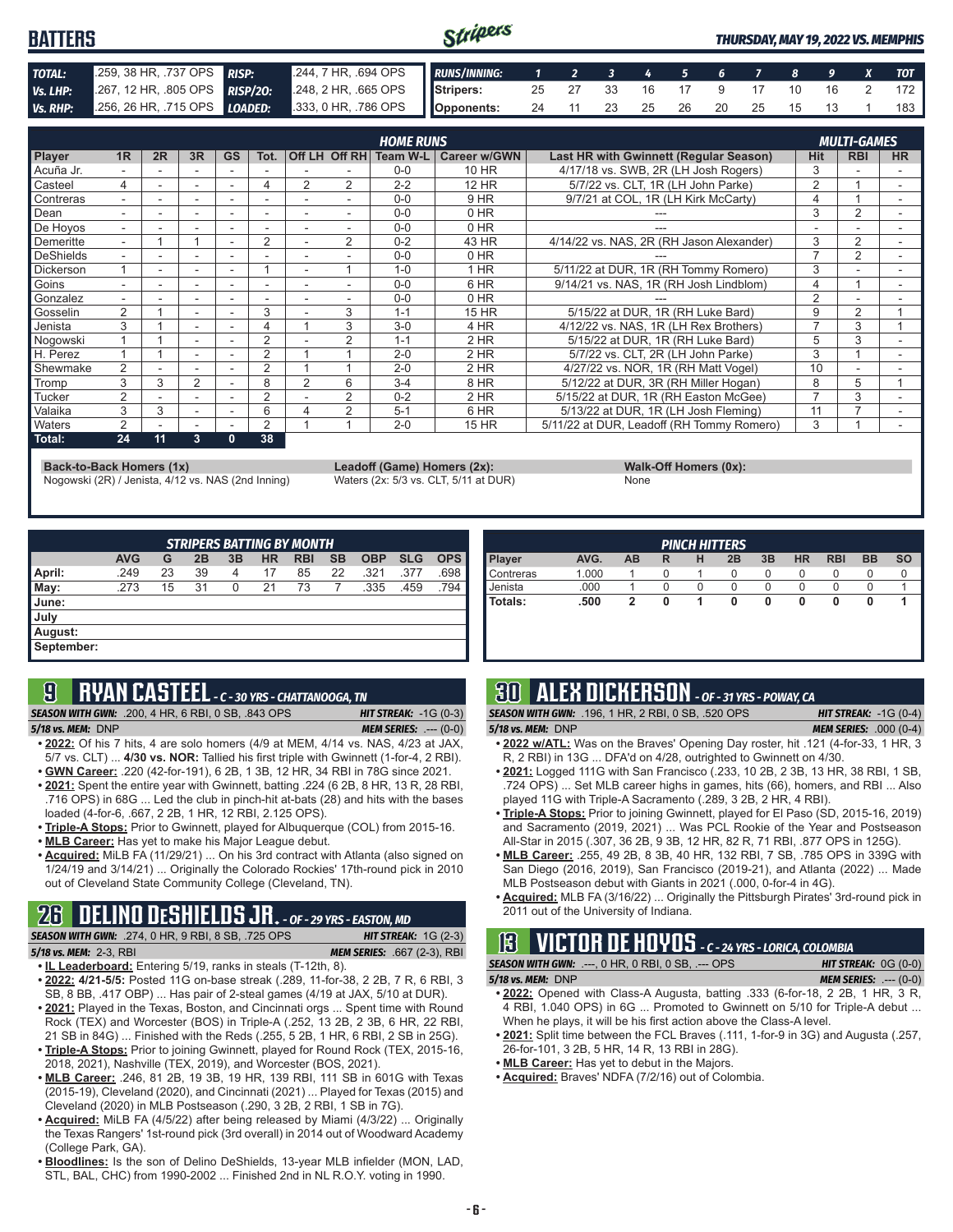### **BATTERS**

### **1 RYAN GOINS** *- INF - 34 YRS - TEMPLE, TX*

#### *SEASON WITH GWN:*.167, 0 HR, 4 RBI, 0 SB, .383 OPS *HIT STREAK:* 2G (3-6)

*5/18 vs. MEM:*2-3, R *MEM SERIES:* .500 (3-6), 2 RBI

- **• GWN Career:** .218 (85-for-390), 12 2B, 1 3B, 6 HR, 39 RBI in 117G since 2021. **• 2021:** Spent the entire year with Gwinnett, batting .233 (9 2B, 1 3B, 6 HR, 27 R, 35 RBI, 3 SB, .635 OPS) in 91G.
- **• Triple-A Stops:** Prior to joining Gwinnett, played for Buffalo (TOR) from 2013-16, Lehigh Valley (PHI) in 2018, and Charlotte (CWS) in 2019 ... Was an International League Midseason All-Star with Charlotte in 2019.
- **• MLB Career:** .228, 71 2B, 12 3B, 22 HR, 158 RBI in 555G with Toronto (2013-17), Kansas City (2018), Chicago White Sox (2019-20) ... Played for Toronto in 2015- 16 Postseasons (.146, 1 HR, 5 RBI in 14G).
- **• Acquired:** MiLB FA (3/13/22), his 2nd deal with Atlanta (also signed on 2/25/21) ... Originally the Toronto Blue Jays' 4th-round pick in 2009 out of Dallas Baptist University (Dallas, TX).

### out of Venezuela (5/14/19). **5 PHIL GOSSELIN** *- INF - 33 YRS - BRYN MAWR, PA*

| <b>SEASON WITH GWN:</b> .309. 3 HR. 11 RBI. 3 SB. .842 OPS . | <b>HIT STREAK: 6G (10-24)</b> |
|--------------------------------------------------------------|-------------------------------|
| 5/18 vs. MEM: 2-4, 2B, 2 R                                   | <b>MEM SERIES: .500 (2-4)</b> |

- **• 2022: Has reached base safely in 28 of 29G with an at-bat**, posting an 11G on-base streak from 4/5-4/20 (.263, .396 OBP) and 10G on-base streak from 4/22- 5/6 (.326, .362 OBP) ... **4/23 at JAX:** Blasted 2-run HR (1), his first with Gwinnett since 8/25/18 at CLT ... **5/15 at DUR:** Notched the 3rd multi-homer game of his career (3-for-4, 2 solo HR, #2-3, 2 RBI), first since 7/25/20 with PHI vs. MIA.
- **• GWN Career:** .297 (289-for-974), 57 2B, 9 3B, 15 HR, 93 RBI, 10 SB in 265G from 2013-14, 2018, and 2022 ... Set Gwinnett record for single-season batting average in 2014 (.344), earning team MVP and IL Postseason All-Star honors.
- **• 2021:** Spent the entire year with the LA Angels, batting .261 (14 2B, 7 HR, 47 RBI, 4 SB) in 104G ... His 90 hits were an MLB career high.
- **• Triple-A Stops:** In addition to Gwinnett, has also played for Reno (ARI) in 2015, Round Rock (TEX) in 2017, Indianapolis (PIT) in 2017, Louisville (CIN) in 2018, and Lehigh Valley (PHI) in 2019.
- **• MLB Career:** .261, 49 2B, 2 3B, 17 HR, 101 RBI, 11 SB in 463G with Atlanta (2013-15), Arizona (2015-16), Texas (2017), Pittsburgh (2017), Cincinnati (2018), Philadelphia (2019-20), and LA Angels (2021).
- **• Acquired:** MiLB FA (3/19/22) ... Originally the Atlanta Braves' 5th-round pick in 2010 out of the University of Virginia ... Traded to Arizona in the deal that brought in RHP Touki Toussaint (6/20/15).

### **18 GREYSON JENISTA** *- OF - 25 YRS - LAWRENCE, KS*

*SEASON WITH GWN:*.292, 4 HR, 12 RBI, 0 SB, .884 OPS *HIT STREAK:* 6G (9-20) *5/18 vs. MEM:*1-2, 2B, R, RBI, BB *MEM SERIES:* .600 (3-5), RBI

- **• 2022: 4/7 at MEM:** Tallied his first career Triple-A hit and RBI with a solo homer to deep CF (2-for-4, RBI) ... **4/12 vs. NAS:** Notched his 2nd career multi-homer game (1st in Triple-A) with pair of solo blasts (#3-4, 2-for-3, 2 RBI) ... **4/24-5/5:**  Posted 9G on-base streak (.321, 9-for-28, 1 2B, 8 R, 2 RBI, 8 BB, .459 OBP) ... **5/11 at DUR:** Matched season high with 3 hits (3-for-4, 2 2B, 2 RBI).
- **• 2021:** Spent the entire year with Double-A Mississippi, batting .216 (7 2B, 2 3B, 19 HR, 45 R, 42 RBI, 7 SB, .808 OPS) in 89G ... Ranked among Double-A South leaders in homers (6th), walks (7th, 51), slugging (10th, .465), and OPS (10th) ... In the Double-A South Championship Series, hit .167 (3 HR, 3 RBI) in 5G ... His solo homer in Game 5 on 9/26 vs. Montgomery was the difference in a 2-1 win.
- **• MLB Career:** Has yet to make his Major League debut.
- **• Acquired:** Braves' 2nd-round pick in 2018 out of Wichita State University (KS).

## **28 JOHN NOGOWSKI** *- INF - 29 YRS - TALLAHASSEE, FL*

*SEASON WITH GWN:*.193, 2 HR, 12 RBI, 2 SB, .603 OPS *HIT STREAK:* -1G (0-1) *5/18 vs. MEM:*0-1, SF, RBI, BB *MEM SERIES:* .000 (0-1), RBI

- **• 2022: 4/12 vs. NAS:** Belted Gwinnett's 1st homer at Coolray Field this year (2 run), finished 2-for-3 with 2 RBI.
- **• 2021:** Played for 3 different Triple-A Teams (Memphis, Indianapolis, Sacramento) and 2 different MLB teams (St. Louis, Pittsburgh) ... Combined to bat .211 (7 2B, 6 HR, 29 RBI, 6 SB) in 64G in MiLB ... In 52G in MLB, hit .233 (7 2B, 1 HR, 14 RBI).
- **• Triple-A Stops:** Prior to joining Gwinnett, has played for Memphis (STL) in 2019 and 2021, Indianapolis (PIT) in 2021, and Sacramento (SF) in 2021.
- **• MLB Career:** .233, 7 2B, 0 3B, 1 HR, 14 RBI in 52G with St. Louis (2020-21) and Pittsburgh (2021).
- **• Acquired:** Claimed from San Francisco in the 2021 Rule 5 Draft ... Originally the Oakland Athletics' 34th-round pick in 2014 out of Florida State University.

#### **7 HERNAN PEREZ** *- INF - 31 YRS - VILLA DE CURA, VENEZUELA SEASON WITH GWN:*.240, 2 HR, 4 RBI, 1 SB, .704 OPS *HIT STREAK:* 1G (1-4)

- *5/18 vs. MEM:*DNP *MEM SERIES:* .250 (1-4) **• 2022:** Played 3G with Tijuana of the Mexican League (.231, 1 2B, 1 HR, 3 RBI) before being signed by Atlanta and joining Gwinnett on 4/29.
- **• 2021:** Made Washington's Opening Day roster, but hit .053 in 10G before being DFA'd on 5/4 ... Signed MiLB deal with Milwaukee on 5/7 ... Played 23G with Nashville (.357, 6 2B, 3 HR, 18 RBI, 4 SB) before being released on 7/4 ... Won MVP of the Venezuela Winter League (.296, 6 HR, 22 RBI in 31G with Aragua).
- **• Triple-A Stops:** Prior to joining Gwinnett, has played for Toledo (DET, 2013-14), Colorado Springs (MIL, 2016), San Antonio (MIL, 2019), and Nashville (MIL, 2021)
- ... Won IL Player of the Week once with the Mud Hens (6/16/14). **• MLB Career:** .250, 74 2B, 11 3B, 45 HR, 180 RBI, 69 SB, .662 OPS in 651G with Detroit (2012-15), Milwaukee (2015-19), Chicago Cubs (2020), and Washington (2021) ... Played in 13 MLB Postseason games with Detroit (2013-14) and Milwaukee (2018), batting .188 (3-for-16, 2 2B, 2 RBI, 2 SB).
- **• Acquired:** MiLB FA (4/28/22) ... Originally signed by the Detroit Tigers as a NDFA

### **8 BRADEN SHEWMAKE** *- INF - 24 YRS - WYLIE, TX*

*SEASON WITH GWN:*.287, 2 HR, 6 RBI, 4 SB, .757 OPS *HIT STREAK:* -3G (0-11)

- *5/18 vs. MEM:*0-3, BB *MEM SERIES:* .000 (0-7) **• Prospecting:** Entering 2022, ranked the Braves' No. 6 prospect by MLB.com.
- **• 2022: 4/5 at MEM:** Went 2-for-4 with steal in his Triple-A debut ... **4/6 at MEM:**  Blasted 1st career Triple-A homer (solo) in 3-for-5 effort ... **4/27 vs. NOR:** Belted 1st Coolray Field homer (solo, 1-for-5, 1 RBI) ... **4/28 vs. NOR:** Notched 3rd multisteal game of career (2 SB, 2-for-4, 2B, R) ... **5/10 at DUR:** Reached base 6 times (career-high 4 hits, 4-for-4, 2 2B, 2 BB) and tied GWN record for runs (4) ... **5/6- 5/13:** In 7G, hit .444 (12-for-27, 4 2B, 6 R, 2 RBI, 1 SB, 1.093 OPS).
- 2021: With Double-A Mississippi, hit .228 (14 2B, 3 3B, 12 HR, 40 R, 40 RBI, 4 SB, .672 OPS) in 83G ... In the Double-A South Championship Series, hit .100 (2 R, 1 RBI) in 5G ... Named by MiLB.com as a Braves Organization All-Star.
- **• MLB Career:** Has yet to make his Major League debut.
- **• Acquired:** Braves' 1st-round pick (21st overall) in 2019 out of Texas A&M.

# **14 CHADWICK TROMP** *- C - 26 YRS - ORANJESTAD, ARUBA*

|                   | <b>SEASON WITH GWN: .302. 8 HR. 24 RBI. 0 SB. .970 OPS</b> | <b>HIT STREAK:</b> $-1G(0-4)$ |
|-------------------|------------------------------------------------------------|-------------------------------|
| 5/18 vs. MEM: 0-4 |                                                            | <b>MEM SERIES:</b> .125 (1-8) |

- **• IL Leaderboard:** Entering 5/19, ranks in homers (T-10th, 8).
- **• Record Streaks:** Set Gwinnett franchise records for longest RBI streak (11G from 4/28-5/12, 23 RBI) and extra-base hit streak (9G from 5/1-5/12, 11 XBH).
- **• 2022:** DFA'd by Atlanta on 4/12, outrighted to Gwinnett on 4/19 ... **5/3 vs. CLT:** Notched 4th career 2-homer game with pair of 2-run blasts (#2-3) ... **5/5 vs. CLT:** Hit 2-out 8th-inning double for GWRBI in 3-2 last-at-bat win ... **5/10 at DUR:** Went 2-for-5 with 2-run HR (#6) and 4 RBI, his 9th-straight game with an RBI (set Gwinnett franchise record, surpassing **Adonis Garcia's** 8G streak from 2016) ... **5/12 at DUR:** Set a Gwinnett record with his 9th straight game with an extra-base hit, a 3-run HR (#8) ... **4/24-5/12:** Posted 13G hitting streak (.385, 20-for-52, 4 2B, 7 HR, 13 R, 23 RBI, 1.276 OPS).
- **• IL Player of the Week:** Named for 5/2-8, hit .471 (8-for-17) with league highs in homers (4), XBH (7), RBI (12), SLG (1.353), and OPS (1.879).
- **• GWN Career:** .282 (29-for-103), 5 2B, 0 3B, 8 HR, 24 RBI in 27G since 2021.
- **• 2021:** Played 55G with Triple-A Sacramento (.224, 12 2B, 6 HR, 24 RBI) and 9G with San Francisco (.222, 1 HR, 2 RBI) ... DFA'd on 9/18, claimed by Atlanta on 9/21 ... Joined Gwinnett and hit .176 (0 XBH, 0 RBI) in 5G.
- **• Triple-A Stops:** Prior to joining Gwinnett, has played for Louisville (CIN) in 2015 and 2018-19, and Sacramento (SF) in 2021.
- **• MLB Career:** .215, 1 2B, 0 3B, 5 HR, 12 RBI in 33G with San Francisco (2020-21).
- **• Acquired:** Claimed off waivers from San Francisco (9/21/21) ... Originally signed by the Cincinnati Reds as a NDFA (1/24/13) out of Aruba.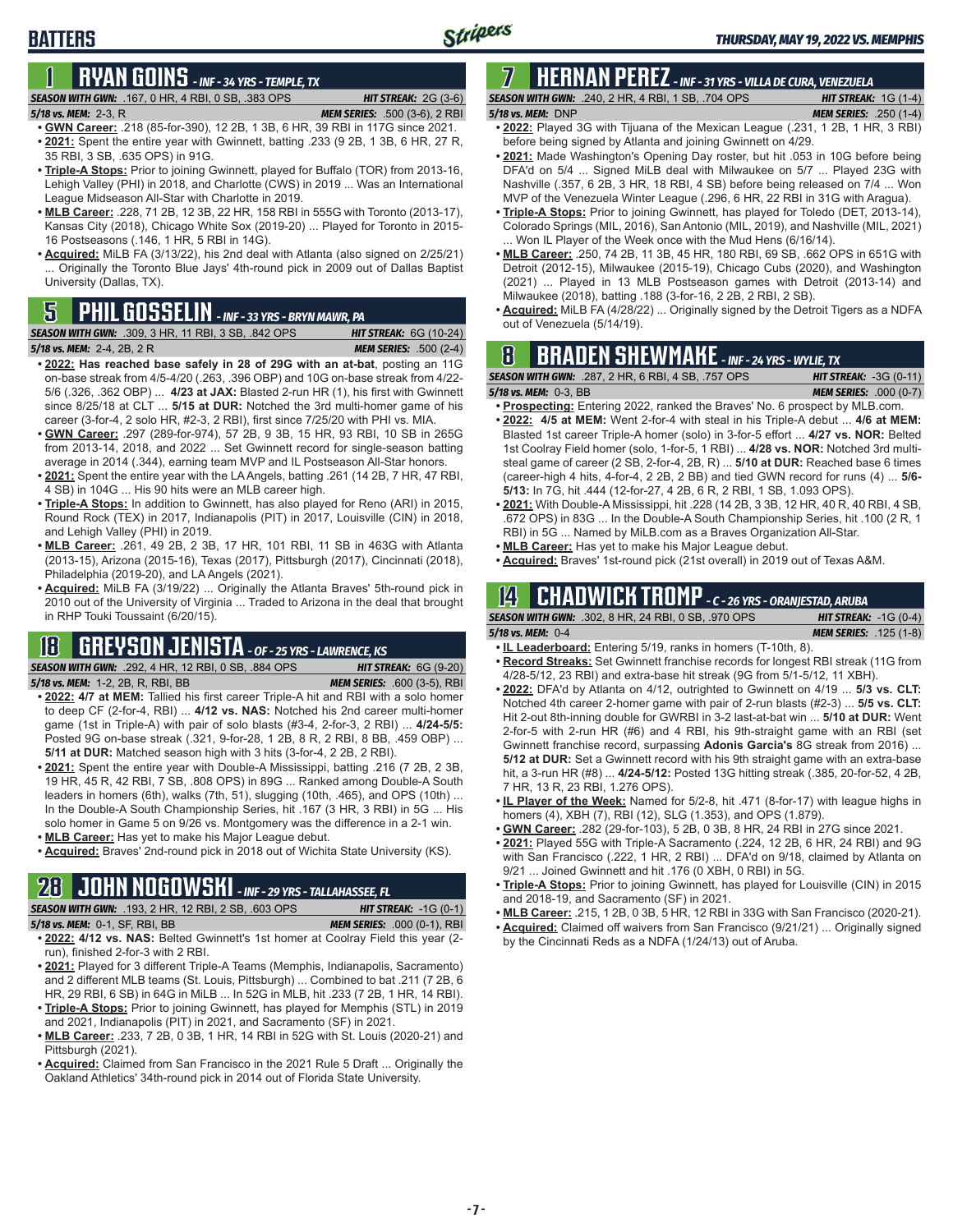# Stripers

#### *THURSDAY, MAY 19, 2022 VS. MEMPHIS*

### **BATTERS**

## **17 PRESTON TUCKER** *- OF - 31 YRS - TAMPA, FL*

*SEASON WITH GWN:*.290, 2 HR, 13 RBI, 0 SB, .805 OPS *HIT STREAK:* -1G (0-4)

- *5/18 vs. MEM:*0-4 *MEM SERIES:* .143 (1-7)
- **• 2022: 5/6 vs. CLT:** Blasted 1st career homer with Gwinnett in his 36th game with the club (solo, off RHP Davis Martin) ... **4/26-5/12:** Posted 13G on-base streak (.388, 19-for-49, 5 2B, 1 HR, 11 R, 9 RBI, .980 OPS).
- **• GWN Career:** .275 (44-for-160), 13 2B, 1 3B, 2 HR, 19 RBI in 44G since 2018.
- **• 2021:** Played for Kia of the KBO (.237, 24 2B, 1 3B, 9 HR, 59 RBI in 127G), his 3rd-straight season with the club (hit .284 with 50 HR in 364G from 2019-21).
- **• Triple-A Stops:** Has played for 5 teams in all, including Oklahoma City (HOU, 2014), Fresno (HOU, 2015-17), Gwinnett (ATL, 2018), Louisville (CIN, 2018), and Charlotte (CWS, 2019).
- **• MLB Career:** .222, 38 2B, 1 3B, 23 HR, 68 RBI in 243G with Houston (2015-16), Cincinnati (2018), and Atlanta (.240, 4 HR, 22 RBI in 80G in 2018) ... Played in the 2015 MLB Postseason with Houston (0-for-2 in 3G).
- **• Acquired:** MiLB FA (3/31/22) ... Is 2nd stint with Atlanta (2018) ... Originally the Houston Astros' 7th-round pick in 2012 out of the University of Florida.

# **Player Award/Date Stats 4** Tromp IL Player of the Week (5/2-8) .417, 3 2B, 4 HR, 12 RBI **PAT VALAIKA** *- INF - 29 YRS - VALENCIA, CA*

**SEASON WITH GWN:** .286, 6 HR, 26 RBI, 1 SB, .843 OPS

- *5/18 vs. MEM:*DNP *MEM SERIES:* .000 (0-4) **• IL Leaderboard:** Entering 5/19, ranks in RBI (T-8th, 26).
- **• 2022: 4/6 at MEM:** Crushed go-ahead 2-run HR (1) in 5-3 win (2-for-5, 2 RBI) ... **4/7 at MEM:** Fell triple shy of the cycle (3-for-4, 2-run HR, 3 RBI) in 5-2 win ... **4/26 vs. NOR:** Hit walk-off sac fly in 9th for 7-6 win (2-for-3, 2 R, RBI) ... **4/23-5/14:** Hit .338 (23-for-68, 6 2B, 4 HR, 13 R, 17 RBI, .976 OPS) in 17G.
- **• 2021:** Split year between Baltimore (.201, 8 2B, 5 HR, 25 RBI, 1 SB in 91G) and Triple-A Norfolk (.225, 1 2B, 2 HR, 7 RBI in 22G).
- **• Triple-A Stops:** Prior to joining Gwinnett, has played for Albuquerque (COL) from 2016-19 and Norfolk (BAL) in 2021 ... Was Pacific Coast League All-Star in 2019.
- **• MLB Career:** .221, 34 2B, 1 3B, 30 HR, 92 RBI, 1 SB in 374G with Colorado (2016-19) and Baltimore (2020-21) ... Played in the MLB Postseason with the Rockies in 2017 and 2018 (.500, 1-for-2, 1 2B in 2G).
- **• Acquired:** MiLB FA (3/18/22) ... Originally the Colorado Rockies' 9th-round pick in 2013 out of UCLA.

### **11 DREW WATERS** *- OF - 23 YRS - ATLANTA, GA*

*SEASON WITH GWN:*.300, 2 HR, 5 RBI, 0 SB, .792 OPS *HIT STREAK:* 2G (3-9) *5/18 vs. MEM:*1-4, GWRBI *MEM SERIES:* .333 (3-9), RBI

- **• Prospecting:** Entering 2022, ranked the Braves' No. 3 prospect by MLB.com.
- **• Leadoff Blasts:** Has a pair of 1st-pitch leadoff homers with Stripers this season (#3-4 of his GWN career), on 5/3 vs. CLT (off LHP Wes Benjamin) and 5/11 at DUR (off RHP Tommy Romero).
- **• 2022:** Began on Gwinnett's 7-day Injured List ... Joined High-A Rome for rehab assignment on 4/28 (.364, 4-for-11, 1 2B, 1 HR, 2 RBI in 3G) ... **5/3 vs. CLT:** In his 1st game off the IL, hit leadoff HR and finished 4-for-4 (2 R, 2 RBI) ... **5/8 vs. CLT:** Delivered 1st career walk-off hit with Gwinnett, 2-out 9th-inning single for 6-5 win (3-for-5, R, RBI).
- **• GWN Career:** .250 (138-for-551), 28 2B, 1 3B, 15 HR, 91 R, 53 RBI, 31 SB in 138G since 2019 ... Also logged 4G in 2019 Playoffs (.188, 1 2B, 1 SB).
- **• 2021:** Spent the entire year with Gwinnett, batting .240 (22 2B, 1 3B, 11 HR, 70 R, 37 RBI, 28 SB) in 103G ... Ranked among Triple-A East leaders in runs (T-4th) and steals (5th) ... Led all Triple-A East hitters in extra-base hits in July with 17 (.301, 11 2B, 1 3B, 5 HR, 23 R, 17 RBI, .924 OPS in 24G) ... Played for the NL Team in the SiriusXM All-Star Futures Game on 7/11 in Denver, CO (1-for-1, BB) ... Received Gwinnett's Community Service Award on 10/2.
- **• MLB Career:** Has yet to make his Major League debut.
- **• Award Winner:** Was the Double-A Southern League's Most Valuable Player and Batting Champion in 2019 (.319, 35 2B, 9 3B, 5 HR, 63 R, 41 RBI, 13 SB in 108G with Mississippi) ... Also earned M-Braves' co-Player of the Year for 2019.
- **• Acquired:** Braves' 2nd-round pick (41st overall) in 2017 out of Etowah High School (Woodstock, GA).

| HITTING STREAKS (10-PLUS GAMES) |                     |                                        |  |
|---------------------------------|---------------------|----------------------------------------|--|
| Player                          | <b>Length/Dates</b> | <b>Stats</b>                           |  |
| Tromp                           | 13G (4/24-5/12)     | .385 (20-52), 4 2B, 7 HR, 13 R, 23 RBI |  |

| <b>ON-BASE STREAKS (12-PLUS GAMES)</b> |                 |                                        |  |
|----------------------------------------|-----------------|----------------------------------------|--|
| <b>Player</b>                          | Length/Dates    | <b>Stats</b>                           |  |
| Tromp                                  | 13G (4/24-5/12) | .385 (20-52), 4 2B, 7 HR, 13 R, 23 RBI |  |
| Tucker                                 | 13G (4/26-5/12) | .388 (19-49), 5 2B, 1 HR, 11 R, 9 RBI  |  |
|                                        |                 |                                        |  |

| 'HITTER AWARDS & HONORS . |                               |                          |  |  |
|---------------------------|-------------------------------|--------------------------|--|--|
| <b>Player</b>             | <b>Award/Date</b>             | <b>Stats</b>             |  |  |
| Tromp                     | IL Player of the Week (5/2-8) | .417, 3 2B, 4 HR, 12 RBI |  |  |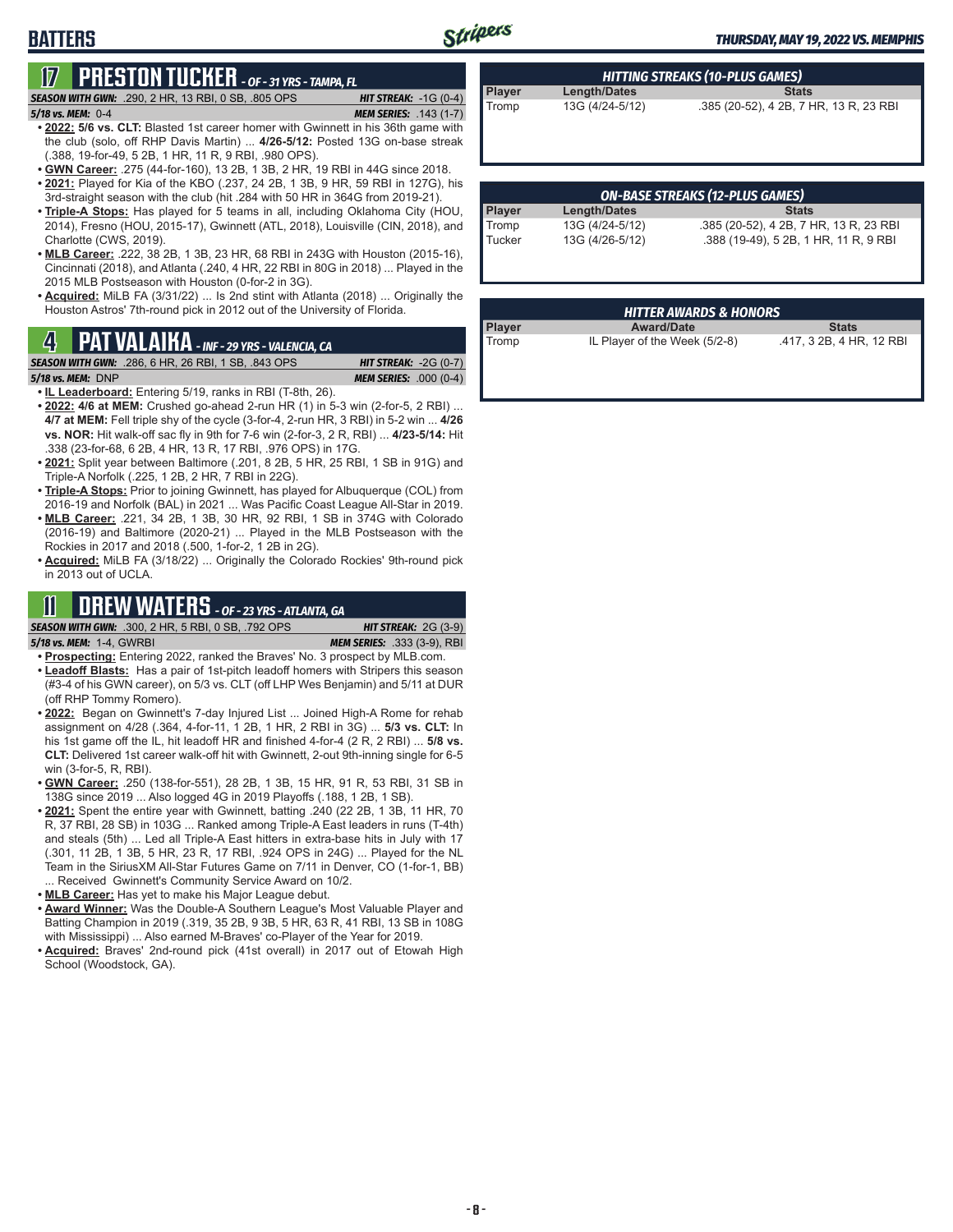### **SEASON SUMMARY**



#### **TEAM HIGHS & LOWS**

| <b>OFFENSE:</b>                                                 |  |
|-----------------------------------------------------------------|--|
|                                                                 |  |
|                                                                 |  |
|                                                                 |  |
|                                                                 |  |
|                                                                 |  |
|                                                                 |  |
|                                                                 |  |
|                                                                 |  |
| Most Home Runs, Inning 2 (7x, last: 9th Inning, 5/15 at Durham) |  |
|                                                                 |  |
|                                                                 |  |
|                                                                 |  |
|                                                                 |  |
|                                                                 |  |
|                                                                 |  |
|                                                                 |  |
|                                                                 |  |
| <b>PITCHING:</b>                                                |  |
|                                                                 |  |
|                                                                 |  |
|                                                                 |  |

Most Runs Allowed, Game ...................................................... 12 (5/6 vs. Charlotte) Fewest Runs Allowed, Game ........................................0 (2x, last: 4/30 vs. Norfolk) Most Hits Allowed, Game ........................................................ 15 (5/6 vs. Charlotte) Fewest Hits Allowed, Game ...................................................... 3 (5/5 vs. Charlotte) Most Home Runs Allowed, Game ................................. 3 (6x, last: 5/14 at Durham) Most Hit Batsmen, Game ........................................................... 3 (4/27 vs. Norfolk) Most Wild Pitches, Game .....................................................3 (4/23 at Jacksonville)

Most Double Plays Turned, Game ............................................. 4 (4/27 vs. Norfolk) Most Triple Plays Turned, Game ...................................................................... None Most Errors, Game .....................................................2 (6x, last: 5/17 vs. Memphis) Most Stolen Bases Allowed, Game ............................................ 4 (4/26 vs. Norfolk) Most Caught Stealing, Game .......................................1 (5x, last: 5/7 vs. Charlotte)

#### **INDIVIDUAL HIGHS & LOWS**

| Caught Stealing…………………………………………1 (10x, last: Jenista, 5/15 at Durham) |
|-----------------------------------------------------------------------|
|                                                                       |

#### **PITCHING (GAME):**

**HITTING (GAME):**

| None |
|------|
|      |

#### **DEFENSE (GAME):**

#### **STREAKS**

#### **PITCHING (LONGEST IN 2022 ONLY):**

#### **LAST TIME IT HAPPENED (GWINNETT REGULAR-SEASON HISTORY)**

#### **TEAM OFFENSE:**

| <b>TEAM PITCHING:</b> |
|-----------------------|
| <b>TEAM DEFENSE:</b>  |

#### **TEAM MISCELLANEOUS:**

# **TEAM MISCELLANEOUS**

Largest Margin of Victory.............................. 8 Runs (2x, last: 5/1 vs. Norfolk, 10-2)

**DEFENSE:**

Largest Margin of Defeat......................... 10 Runs (2x, last: 5/6 vs. Charlotte, 2-12) Largest Comeback Win ................................. 3 Runs (4/23 at Jacksonville, 5-8, 10-8) Largest Blown Lead (Loss) ..................................7 Runs (5/12 at Durham, 7-0, 7-8) Longest Game, Innings .........................................10 (2x, last: 4/23 at Jacksonville) Longest Game, Time ............................................................3:23 (4/10 at Memphis) Longest 9.0-Inning Game, Time ...........................................3:23 (4/10 at Memphis) Shortest 9.0-Inning Game, Time .....................................1:54 (4/19 at Jacksonville) Largest Home Attendance ................................................... 6,234 (4/26 vs. Norfolk) Largest Road Attendance ..............................................9,324 (4/23 at Jacksonville) Longest Total Delay............................................................... 1:29 (4/26 vs. Norfolk) Long Scoring Drought..........................................................29.2 Innings (4/15-4/20) Long Scoreless Streak ..........................................................23.0 Innings (4/28-5/1)

#### **INDIVIDUAL OFFENSE:**

| Never                                                                      |
|----------------------------------------------------------------------------|
| Sean Kazmar Jr. (8/28/19 vs. Norfolk)                                      |
|                                                                            |
|                                                                            |
|                                                                            |
|                                                                            |
|                                                                            |
|                                                                            |
|                                                                            |
|                                                                            |
| Back-to-Back-to-Back Homers  Arcia/Camargo/Demeritte (5/8/21 at Charlotte) |
|                                                                            |
|                                                                            |
|                                                                            |
|                                                                            |
|                                                                            |
|                                                                            |
|                                                                            |
|                                                                            |
|                                                                            |
|                                                                            |
|                                                                            |

#### **INDIVIDUAL PITCHING:**

| 9.0-Inning No-Hitter (Comb.) Wooten/Marksberry/Ramirez (6/30/16 at Louisville) |
|--------------------------------------------------------------------------------|
|                                                                                |
|                                                                                |
|                                                                                |
| 21 Consecutive Saves Converted Jairo Asencio (9/6/09-8/8/11)                   |
| 25.0-Inning Scoreless Streak Stephen Marek, 25.1 IP (6/6/10-8/2/10)            |